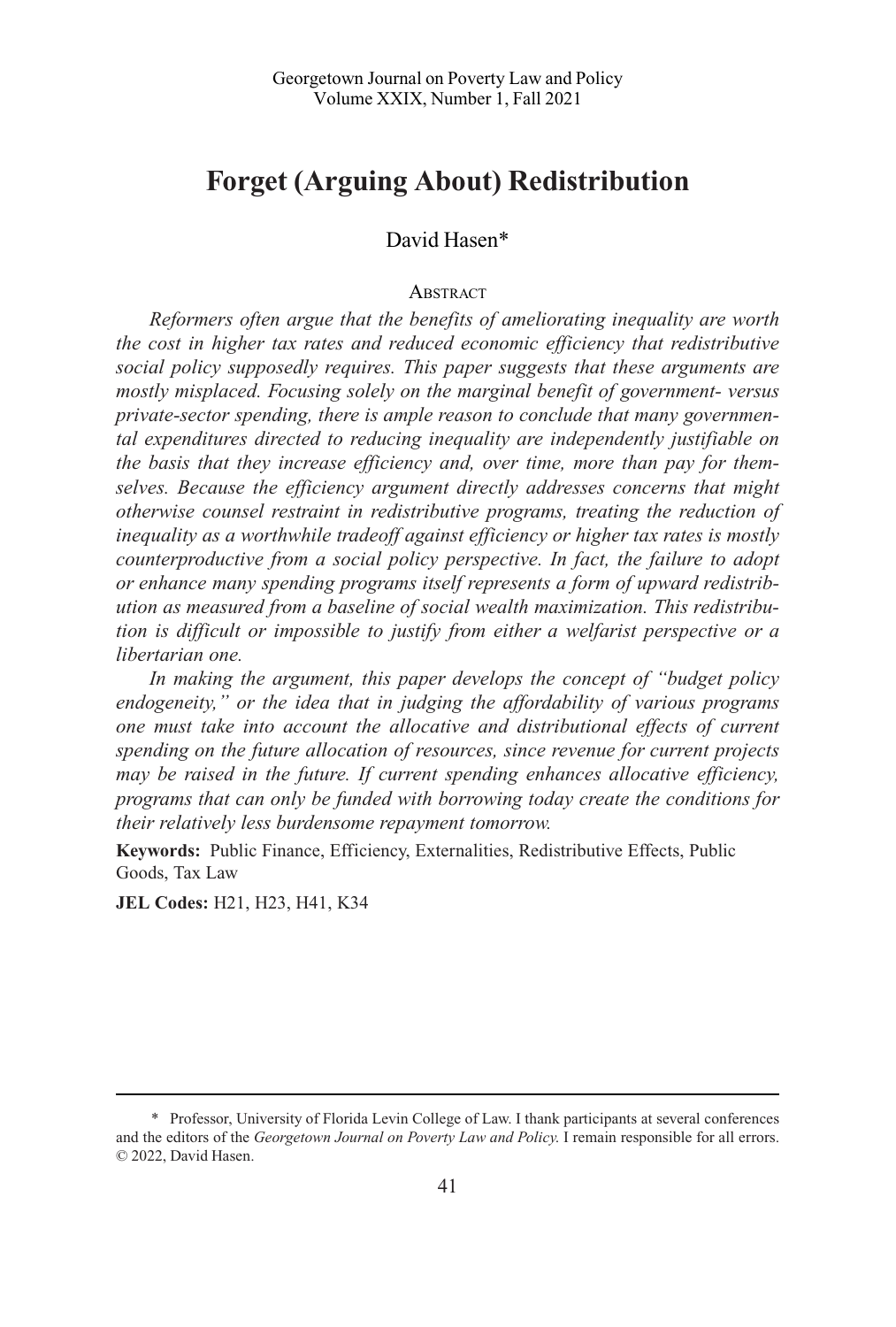| H | TRENDS IN TAXATION AND RESOURCE ALLOCATION  46           |
|---|----------------------------------------------------------|
|   | 2. Introduction of Net Present Value ("NPV") Concepts 66 |
|   |                                                          |

#### I. INTRODUCTION

Deficit spending, infrastructure decay and widening inequality have been features of the political and economic landscape in the U.S. since at least the  $1980s<sup>1</sup>$ Commentators have advanced many proposals to address these problems, but with decidedly mixed success. In the legal literature, the proposals have tended to rest on analysis of the often competing goals of maximizing efficiency and achieving an appropriate level of redistribution.2 For the most part the proposals never achieve policy salience.3 Instead, policy choices are consistently framed in terms of whether current levels of public spending are sustainable, whether additional revenue is available to fund desirable but expensive programs, and, if not (as is nearly always

On widening inequality, *see generally* James R. Repetti, *The Appropriate Roles for Equity and*  1. *Efficiency in a Progressive Individual Income Tax*, 23 FLA. TAX REV. 522 (2020). On deficits, *see Federal Surplus or Deficit*, FED. RSRV. BANK OF ST. LOUIS, <https://fred.stlouisfed.org/series/FYFSD> (last visited Dec. 4, 2021) (graphing U.S. deficits from 1901 forward). On infrastructure decay, *see* Jerry Zhirong Zhao et al., *America's Trillion Dollar Repair Bill: Capital Budgeting and the Disclosure of State Infrastructure Needs* 1 (The Volcker All., Working Paper, Nov. 2019), [https://www.volckeralliance.](https://www.volckeralliance.org/sites/default/files/attachments/Americas%20Trillion-Dollar%20Repair%20Bill%20-%20Capital%20Budgeting%20and%20the%20Disclosure%20of%20State%20Infrastructure%20Needs.pdf) [org/sites/default/files/attachments/Americas](https://www.volckeralliance.org/sites/default/files/attachments/Americas%20Trillion-Dollar%20Repair%20Bill%20-%20Capital%20Budgeting%20and%20the%20Disclosure%20of%20State%20Infrastructure%20Needs.pdf)%20Trillion-Dollar%20Repair%20Bill%20-%20Capital% 20Budgeting%20and%20the%20Disclosure%20of%20State%[20Infrastructure](https://www.volckeralliance.org/sites/default/files/attachments/Americas%20Trillion-Dollar%20Repair%20Bill%20-%20Capital%20Budgeting%20and%20the%20Disclosure%20of%20State%20Infrastructure%20Needs.pdf)%20Needs.pdf (estimating total deferred maintenance in the U.S. as of 2019 at \$1 trillion).

<sup>2.</sup> For a recent example, *see* Repetti, *supra* note 1, at *passim* (noting measurement problems with efficiency analysis and contrasting uncertainties in efficiency measures with documented benefits of reducing inequality).

<sup>3.</sup> Some of the many examples include Edward D. Kleinbard, *The Right Tax at the Right Time*, 21 FLA. TAX REV. 208 (2017); U.S. DEP'T OF THE TREASURY, INTEGRATION OF THE INDIVIDUAL AND CORPORATE TAX SYSTEMS: TAXING BUSINESS INCOME ONCE (1992); H.R. 1, 113th Cong. (2014). For a more general treatment adopting the same basic approach, *see* Lee Anne Fennell & Richard H. McAdams, *The Distributive Deficit in Law and Economics*, 100 MINN. L. REV. 1051 (2016).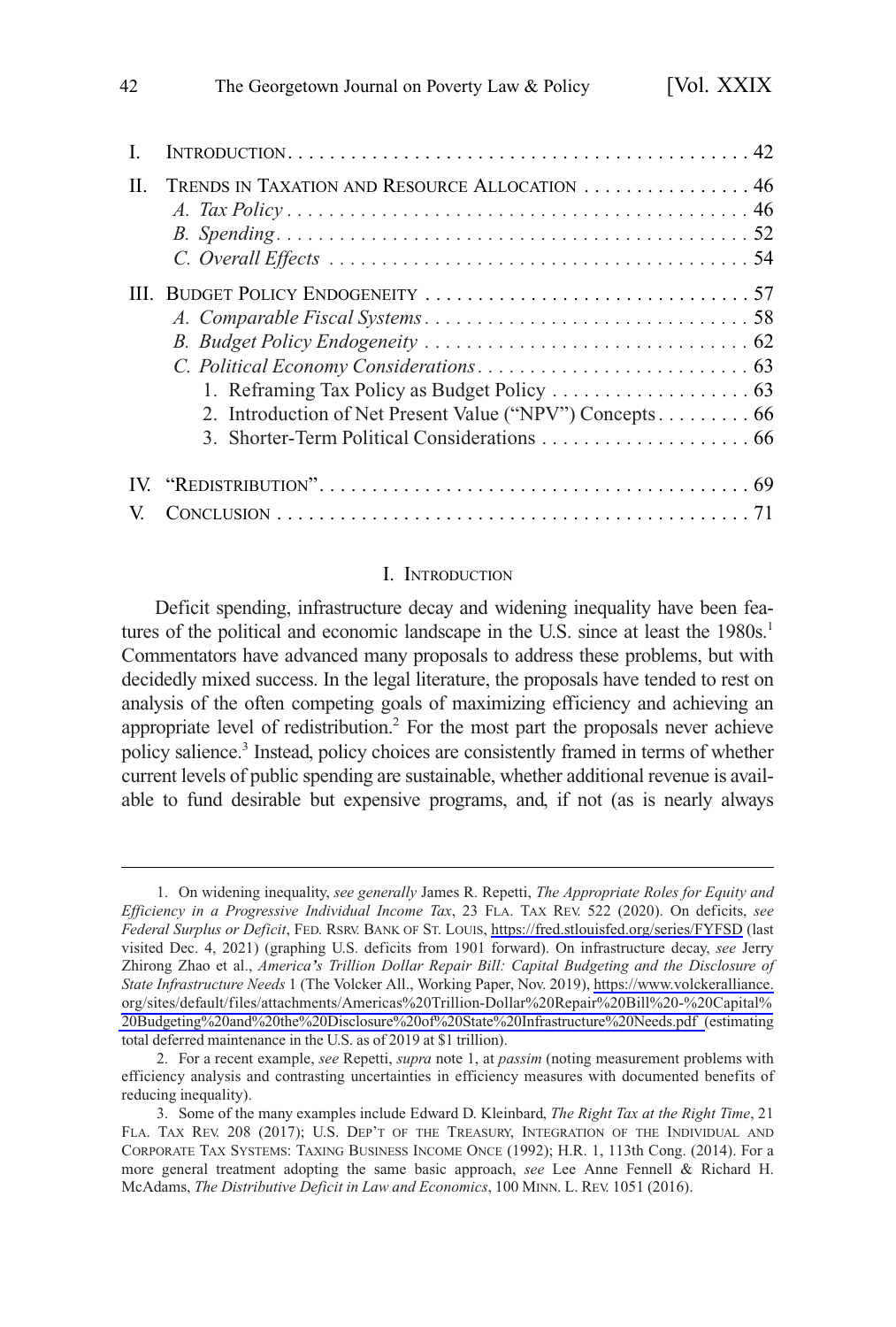concluded), whether instead tax relief can be made more widely available to spur growth and increase wealth at lower and middle income levels.4

The thesis of this paper is that the failure of proposals of this type to gain traction is largely traceable to two distinct but related phenomena. The first is the framing of the problem as a tradeoff between affordability and a proper level of redistribution. Government spending appears as a type of redistribution that must be justified in fairness terms because spending costs money, reduces efficiency and compromises liberal property rights.<sup>5</sup> So understood, the case for spending remains only as strong as the intuitions that support a particular version of fairness dominate those that support the supposedly countervailing values of promoting growth and keeping tax burdens manageable. At all events, proponents and opponents can legitimately disagree on the proper balance between these considerations. If, however, increased government spending also promotes efficiency and affordability, the case for spending strengthens dramatically. Indeed, it strengthens even against the case for protecting liberal property rights. As the discussion below develops in some detail, the efficiency and affordability cases for many types of government spending are quite robust.

In public debate the point has gone underemphasized, if not unnoticed, that much tax revenue funds the purchase of goods that have significant value, indeed value that cannot be purchased as cheaply, if at all, through private markets.<sup>6</sup> While the role of government in the procurement of public goods is well understood, $\alpha$  the linkage between taxes and public goods spending has remained largely offstage. A better framing of tax policy would tie it much more closely to spending policy: What assets are we purchasing with marginal tax dollars, and how does the return to those assets compare to the return from marginal private investment? When placed in this frame, it becomes clear that a great deal of taxation is not inherently a cost but rather an economically important and rational finance mechanism for the purchase of assets. Assets so purchased can be paid for precisely because of their value; a focus on cash-flows (affordability) is a red herring.

The second phenomenon concerns timing. Most discussions of tax and spending policy consider the problem of optimal resource allocation in narrow temporal terms: How much public spending should there be given reasonably available revenues now?8 This framing arbitrarily constrains policy choices by requiring

*See, e.g.*, Lily Batchelder, *Preliminary Estimates Show Build Back Better Legislation Will*  4. *Reduce Deficits* (Nov. 4, 2021) (discussing "pay-for" in pending legislation), *at* [https://home.treasury.](https://home.treasury.gov/news/featured-stories/preliminary-estimates-show-build-back-better-legislation-will-reduce-deficits) [gov/news/featured-stories/preliminary-estimates-show-build-back-better-legislation-will-reduce-deficits](https://home.treasury.gov/news/featured-stories/preliminary-estimates-show-build-back-better-legislation-will-reduce-deficits)  (last visited Dec. 10, 2021).

<sup>5.</sup> For a property rights-based criticism of redistributive programs, *see, e.g.*, ROBERT NOZICK, ANARCHY, STATE, AND UTOPIA (1974). For an efficiency-based critique, *see, e.g.*, Alan Reynolds, *The Fundamental Fallacy of Redistribution*, CATO AT LIBERTY BLOG (Feb. 11, 2016, 1:22 PM), [https://www.](https://www.cato.org/blog/fundamental-fallacy-redistribution)  [cato.org/blog/fundamental-fallacy-redistribution](https://www.cato.org/blog/fundamental-fallacy-redistribution).

<sup>6.</sup> The literature on public goods and their funding is vast. Perhaps the seminal paper is Paul A. Samuelson, *The Pure Theory of Public Expenditure*, 36 REV. ECON. & STAT. 387 (1954).

<sup>7.</sup> *See id.* 

<sup>8.</sup> For one example among many, consider Lily Batchelder & David Kamin, *Taxing the Rich: Issues and Options*, ASPEN INST. ECON. STRATEGY GRP., Sept. 11, 2019, at 3 (using static revenue assumptions to evaluate the affordability of spending programs).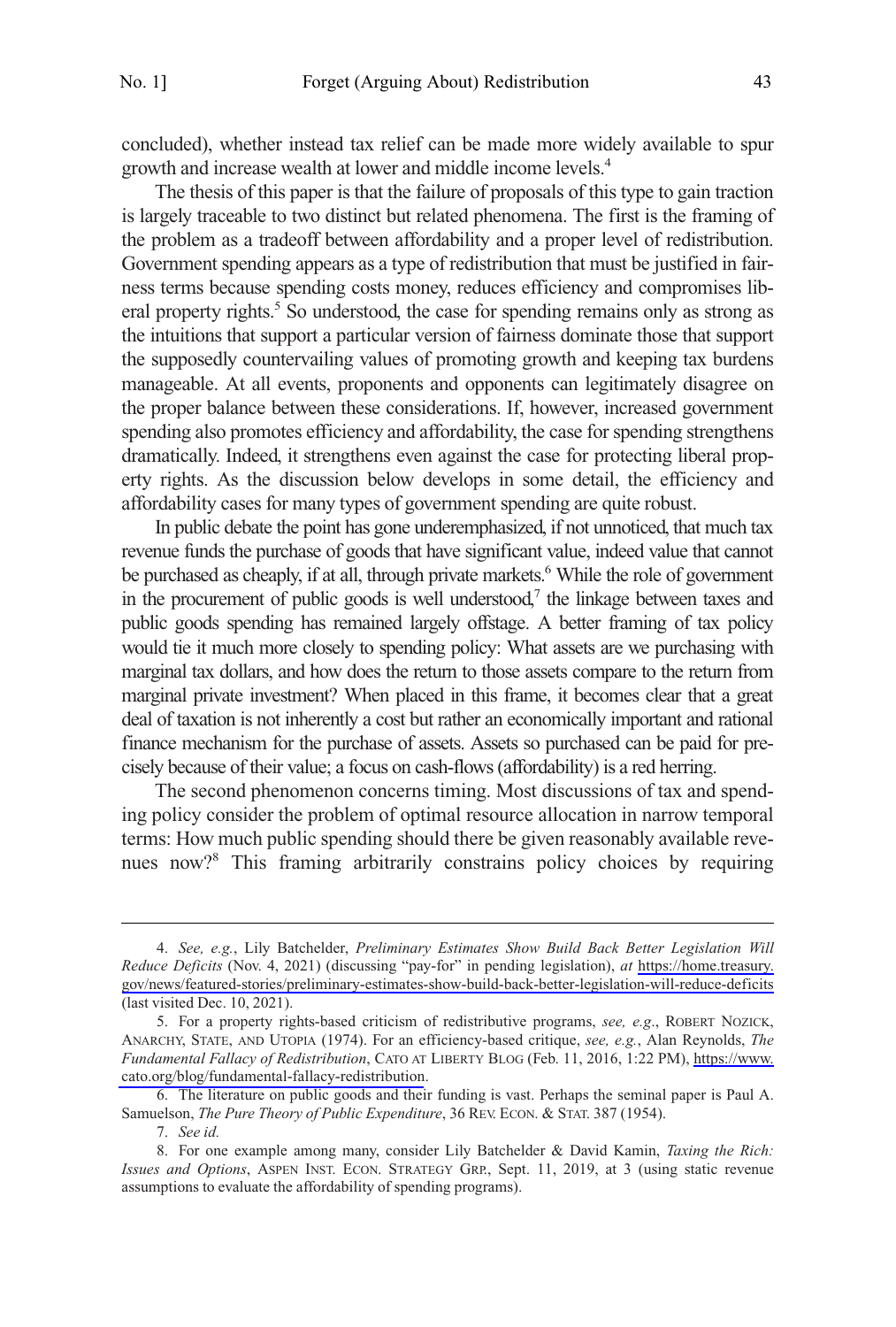spending programs to be paid for roughly in the period (or periods) in which they are undertaken. As an example, the question often is posed whether there is "enough" available taxable income or wealth in the very highest strata to cover anticipated revenue shortfalls given existing commitments, and given that lower strata simply lack the resources to pay additional tax.<sup>9</sup> In this framing, the question becomes whether a sufficiently progressive income (or wealth or consumption) tax is available to fund desired programs.<sup>10</sup> Implicit in the question is the assumption that an inability to pay now means that the programs are unaffordable, at least in their more fulsome versions. In fact, the opposite conclusion is often correct in the most important cases. Borrowing, after all, is hardly an unfamiliar form of finance in the private sector. Individuals and firms borrow because of the value in many instances that derives from moving an investment forward in time relative to the time of payment for it. It is unclear why governments should not do the same.

More subtly, and perhaps more importantly, even when discussions take a longer view, they typically fail to address the distributive and allocative effects of current *spending* policy on future *revenue* policy. Because these future effects will in turn affect the affordability of present and future spending programs, steady-state spending that is not sustainable given the current allocation of resources may become sustainable under future allocations that result from current spending. In short, if the allocation of resources shifts favorably, the sources of possible tax revenue will grow. If it is possible to use current spending to induce that favorable shift, the arguments for constraining current spending by current revenue sources are weak. I refer to this dependence of future revenue policy on current spending policy as "budget policy endogeneity."11 As developed below, a more equal distribution of societal resources would both enhance resources available for public goods and, perhaps most critically, reflect a more efficient allocation of resources than the current allocation does, meaning that total social wealth would be greater than under the current allocation.

Taken together, these observations suggest that arguments for tax and spending reform should focus on two points. First, at a practical level, reformers should emphasize the need for spending programs that enhance total social wealth in present value terms rather than on snapshots of revenues versus expenditures. Prominent proposals to raise additional revenue, while promising in some respects, tend to be self-defeating because even the most optimistic assessments under current allocations must acknowledge that those resources fall dramatically

<sup>9.</sup> *See id.* 

<sup>10.</sup> *See, e.g.*, Huaqun Li & Karl Smith, *Analysis of Sen. Warren and Sen. Sanders' Wealth Tax Plans*, TAX FOUND. FISCAL FACT NO. 691, Jan. 2020, at 7.

<sup>11.</sup> Neil Buchanan develops at some length the idea that the marginal return to certain types of public spending may exceed, indeed greatly exceed, the marginal return to private investment. *See* Neil H. Buchanan, *Good Deficits: Protecting the Public Interest from Deficit Hysteria*, 31 VA. TAX REV. 75, 106–14 (2011). This paper extends Buchanan's argument by explicitly considering the effects of current public investment on the capacity of future generations to pay for that investment.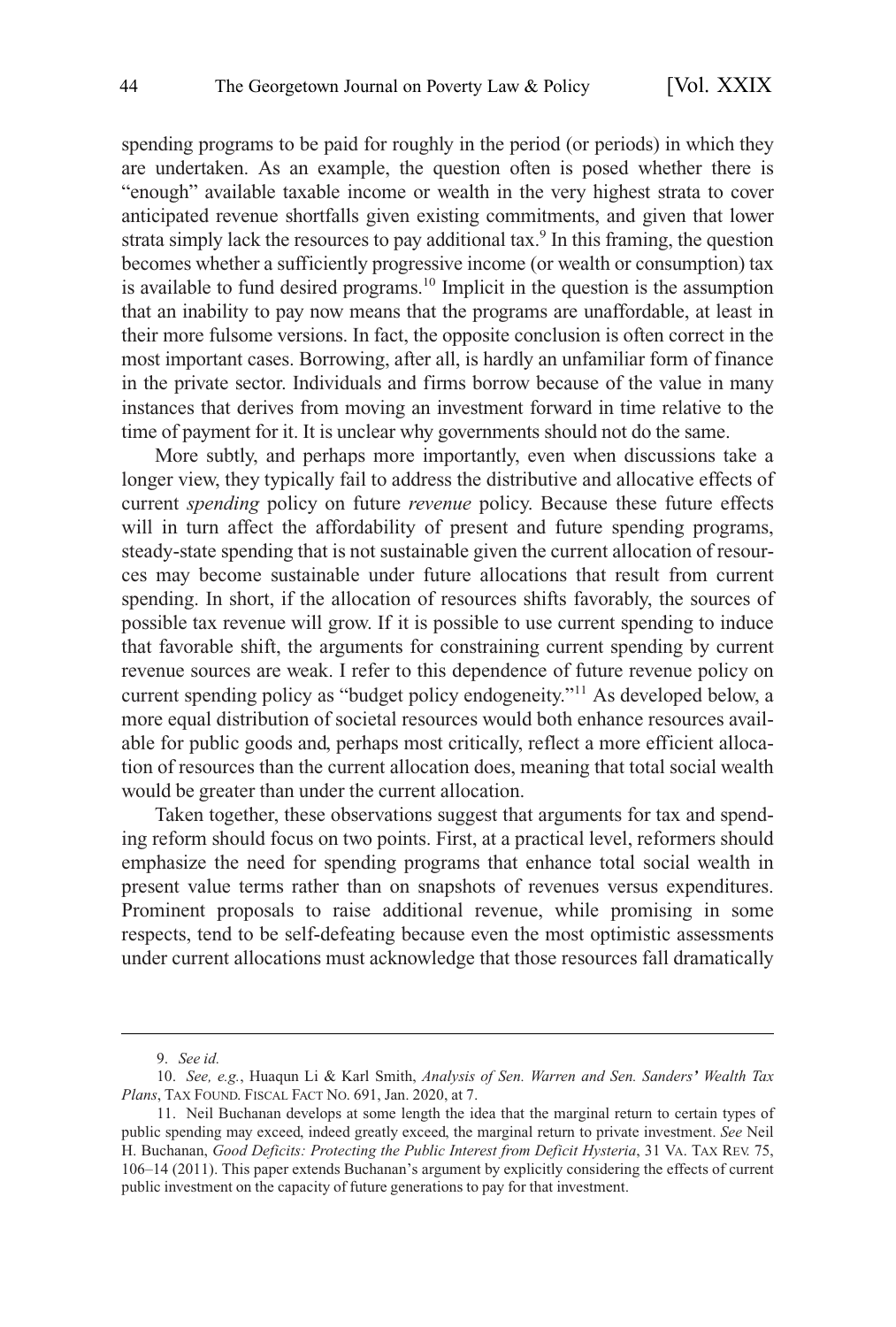short of existing, much less projected, revenue commitments.12 A focus on the related but different question of net present value to public spending outlays and on the comparative advantage of government over private spending for certain types of essential goods is likely to be more effective.

Second, and relatedly, scholars should more forcefully take up the cause lately championed by some commentators of insisting on looking at the tax and spending sides together when evaluating both the efficiency and the distributional properties of government policy.<sup>13</sup> This paper's contribution to the debate is its focus on budget policy endogeneity. Public goods spending does not merely procure valuable assets; it also creates the capacity to pay for those assets by profitably adjusting resources and entitlements in the future.

The overall thesis is that success on the spending side ought to result in the long run in allocative rebalancing and an increase in productivity that ultimately makes it possible to address the long-range budgetary effects of increased public spending. The mechanism is indirect: raising public goods spending both enhances total productivity and economically empowers disadvantaged populations, many of whom are victims of what is in effect a market failure. This market failure not only reduces their wealth; by definition, it reduces total social wealth and, from an efficiency perspective, represents an economic distortion. Once market failures are ameliorated, tax policy can shift in ways that distribute the tax burden equitably and sustainably, namely, in ways that do not perpetuate the same market failure. In something of an irony, this shift would be to a less rather than more progressive distribution of the tax burden (though to higher total taxes), precisely because resources would be more evenly distributed across income strata. In short, by raising the welfare of individuals at the bottom of the income and wealth distributions first, the resulting improvement in resource allocation creates a stable and sustainable source of tax revenue across a broader spectrum needed to support funding adequate for these very objectives. In the meantime, these developments in turn reduce the need for explicitly redistributive programs, helping to ensure the long-run sustainability of robust funding for public goods. $14$ 

Such a program might seem fanciful if examples that go well beyond a proof of concept were not already available. Most industrialized countries invest considerably more in public goods than does the United States,<sup>15</sup> and they do so with

<sup>12.</sup> *See, e.g.*, Batchelder & Kamin, *supra* note 8, at 11 (conceding that an ambitious wealth tax will still fail to meet existing commitments over the long term).

<sup>13.</sup> Kleinbard is the most prominent proponent of this view in legal academia. *See* EDWARD D. KLEINBARD, WE ARE BETTER THAN THIS: HOW GOVERNMENT SHOULD SPEND OUR MONEY xxii (2015) ("Tax policy is the handmaiden, and spending policy the sovereign . . .").

<sup>14.</sup> Daniel Hemel & Ethan Porter, *Aligning Taxes and Spending: Theory and Experimental Evidence*, BEHAV. PUB. POL. 1, 1–2 (2019). Hemel and Porter corroborate the proposition that public support for government spending tends to be correlated with the extent to which source and use are tied. This tying is not possible in the case of explicitly redistributive spending.

<sup>15.</sup> *See* OECD, *General Government Spending*, (ranking U.S. twenty-six out of OECD nations listed on spending as a percentage of GDP for 2020 (or latest year for which data are available); each of the eight lower-ranked countries is either a less-developed country or a tax haven).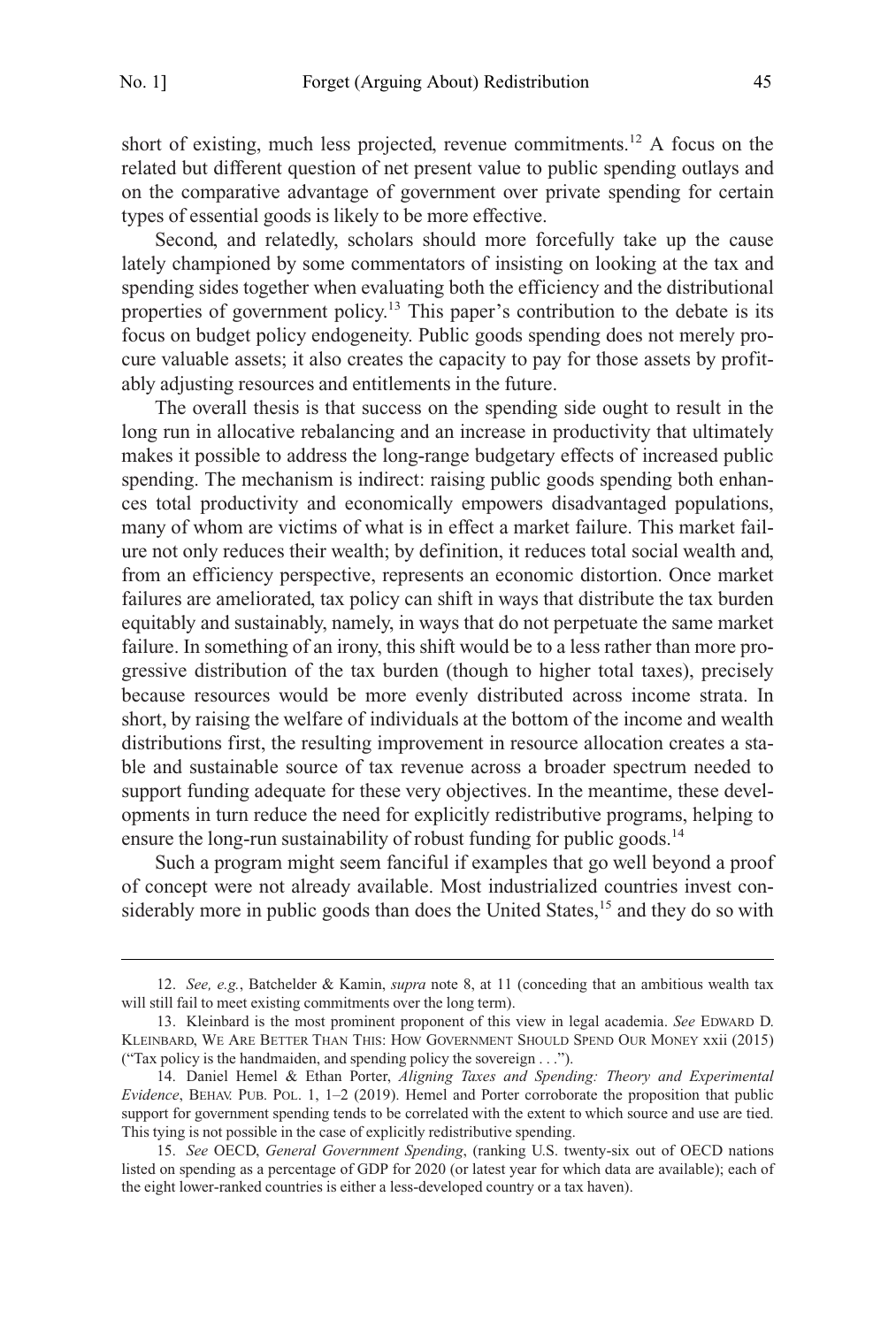<span id="page-5-0"></span>a mix of taxes that is considerably more regressive than is the United States'. 16 They are able to do this because their mix of taxes funds spending that is much more progressive in effect than is U.S. spending. Further, for reasons developed below, much of the spending is actually efficiency-enhancing.17 Connecting the dots, it turns out that industrialized countries enhance efficiency by compensating for market failures through the robust provision of public goods. Stated somewhat differently, market failures lock illiquid human capital in unproductive arrangements, meaning that a great deal of wealth resides not only in the portfolios of upper income and wealth strata but also, and more importantly, in the native but undeveloped human capital of vast numbers of people in less well-off cohorts. Neither the normative nor the rhetorical force of this point should go unappreciated. Normatively, it means that under-investment in public goods is in effect both a transfer from lower income levels to upper levels—"redistribution up," as one might put it—and a form of rent-seeking that destroys social wealth. The case for reversing these effects through robust income support and related programs is particularly compelling. Rhetorically, it allows a (proper) framing of a great deal of public goods spending in terms that no longer require a weighing of fairness against productivity or affordability: we are underproductive because of allocative inefficiency measured against the baseline of what non-distorted allocations would produce. We can forget (arguing about) redistribution.

The discussion proceeds in three parts. Part II details some of the problems just sketched. Part III discusses budget policy endogeneity and offers reform suggestions. Part IV briefly addresses the philosophical question whether increased taxation to pay for public goods programs is a kind of unjust redistribution. It answers the question in the negative.

#### II. TRENDS IN TAXATION AND RESOURCE ALLOCATION

# *A. Tax Policy*

The overall decline in tax revenue relative to revenue commitments in the U.S. is a well-known and well-documented phenomenon.<sup>18</sup> This part focuses on the case of corporate tax policy as a window into the structural nature of the problem. In many ways, the history of the U.S. corporate tax in the post-World War II period is a microcosm of problems that plague the revenue side in the U.S.

Perhaps the most striking fact in this history is that U.S. corporate tax receipts, as a percentage of total tax receipts, have fallen by more than two-thirds

<sup>16.</sup> OECD, REVENUE STATISTICS 2019: TAX REVENUE TRENDS IN THE OECD 8 fig.5 (2019) (U.S. tax revenue as a percentage of GDP is 10 percent below unweighted average among OECD nations).

<sup>17.</sup> A full (welfare) measure of the extent to which it is efficiency-enhancing should include the amelioration of income volatility for individuals in lower socio-economic strata, for whom risk premia are unaffordable.

<sup>18.</sup> *See, e.g.*, CONG. BUDGET OFF., OPTIONS FOR REDUCING THE BUDGET DEFICIT: 2019–2028 2 fig.1-1 (2018).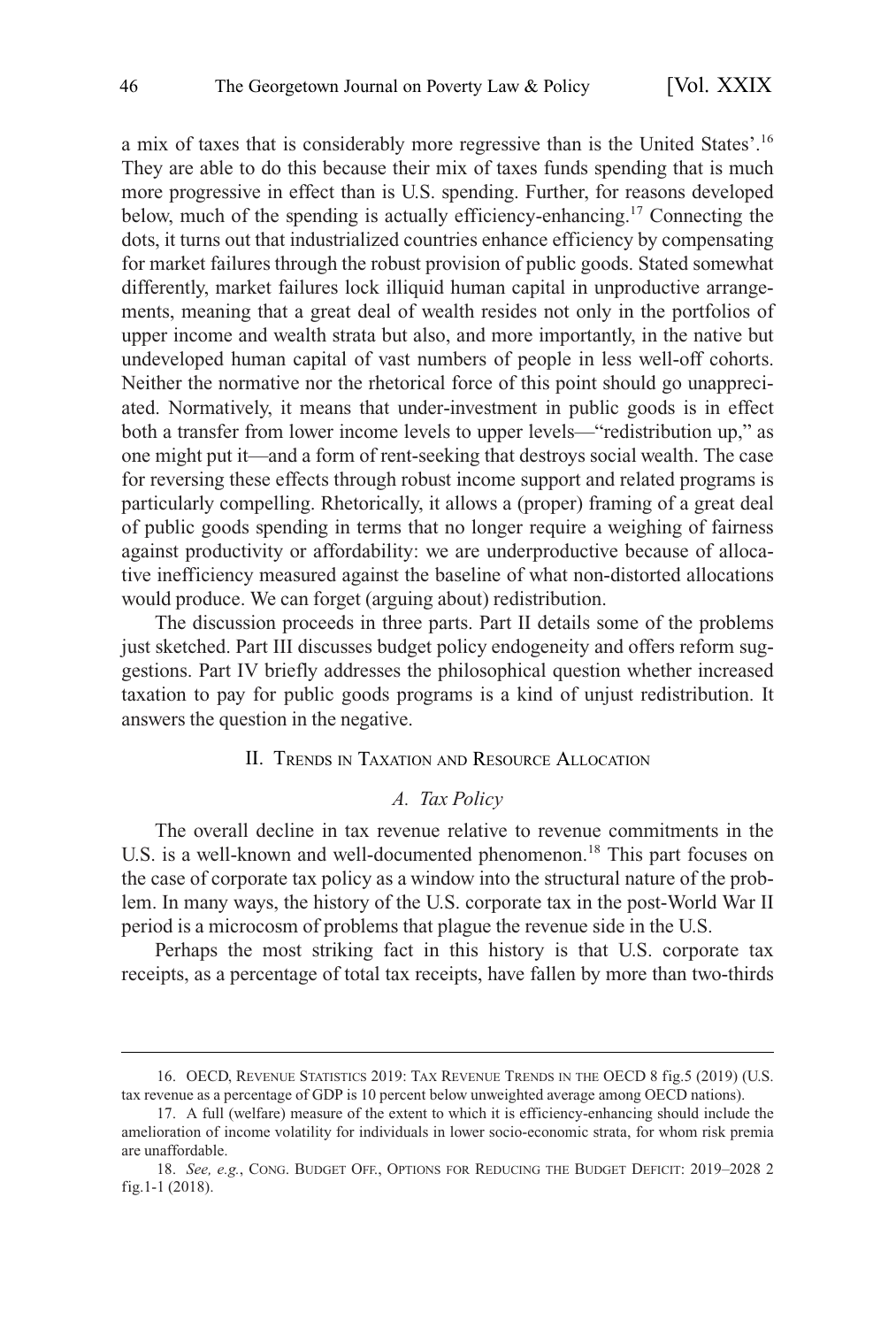in the last sixty-five years.<sup>19</sup> While some of the reduction is due to falling corporate tax rates, some is due to the capacity of U.S.-parented multinationals (MNEs) to defer inclusion of foreign-source income in the U.S. tax base and to strip income out of the U.S. to low-tax jurisdictions.<sup>20</sup>

One consequence of the falloff in corporate tax receipts is a shift in the distribution of the overall tax burden. The best estimates of the economic incidence of the corporate tax place around 75% of the burden on owners of capital (including noncorporate capital), with most of the balance on labor.<sup>21</sup> Since owners of capital overwhelmingly occupy higher income and wealth brackets, a reduction in corporate tax tends to be regressive even before accounting for ways in which the resulting shortfall may be made up.<sup>22</sup> In fact, Congress has not fully compensated for declining corporate tax receipts and, to the extent it has compensated, has done so by raising largely regressive taxes in other sectors, such as employment.<sup>23</sup> Speaking generally, employment taxes are regressive because they apply at a flat rate to the first dollar of earned income and because most of the tax burden ceases at approximately  $$140,000$  of annual wage income.<sup>24</sup> The combined effect has been a reduction in federal revenues and spending, together with a substantial increase in tax regressivity. In light of the highly progressive nature of most government spending, the net regressivity, that is, taking into account the spending side of the ledger, is even greater. $25$ 

These developments suggest that the problem of under-taxation of MNEs in particular, and of capital more generally, is worse than feared. It is not primarily technical in nature but rather a problem of political economy. It is serious enough that one might legitimately despair of real solutions in the absence of political

Total federal tax receipts for 1955 amounted to approximately \$64 billion, of which corporate 19. tax receipts composed \$20.5 billion, or 32%. In 2019, the figures were \$2.165 trillion and \$217 billion, respectively, or approximately 10%. *Federal Government: Tax Receipts on Corporate Income*, FED. RSRV. BANK OF ST. LOUIS, <https://fred.stlouisfed.org/series/FCTAX>(last visited Dec. 8, 2021); *Federal government current tax receipts*, FED. RSRV. BANK OF ST. LOUIS, [https://fred.stlouisfed.org/series/](https://fred.stlouisfed.org/series/W006RC1Q027SBEA)  [W006RC1Q027SBEA](https://fred.stlouisfed.org/series/W006RC1Q027SBEA) (last visited Dec. 8, 2021).

<sup>20.</sup> *See generally* Edward D. Kleinbard, *Stateless Income*, 11 FLA. TAX REV. 699 (2011).

<sup>21.</sup> *See* Batchelder & Kamin, *supra* note 8, at 11 (summarizing the recent literature). More recently, analyzing cash flows, Edward Fox has argued that most of the corporate tax burden falls on capital. Edward G. Fox, *Does Capital Bear the U.S. Corporate Tax After All? New Evidence from Corporate Tax Returns*, 17 J. EMP. LEG. STUD. 71, 91 (2020).

<sup>22.</sup> *See, e.g.*, CHUCK MARR ET AL., CTR. ON BUDGET AND POL'Y PRIORITIES, SUBSTANTIAL INCOME OF WEALTHY HOUSEHOLDS ESCAPES TAXATION OR ENJOYS SPECIAL TAX BREAKS: REFORM IS NEEDED 14 fig.5 (2019) (stating that in 2018 the top 1% of households by wealth received 69% of long-term capital gain income).

<sup>23.</sup> Social Security Administration, *Social Security and Medicare Tax Rates* (indicating that the combined employer and employee rate has risen from 1.5 percent in 1950 to 7.65 percent since 1990), [https://www.ssa.gov/oact/progdata/taxRates.html;](https://www.ssa.gov/oact/progdata/taxRates.html) Social Security Administration, *Contribution and Benefit Base* (showing that the contribution and benefit base for the OASDI portion (currently 6.2 percent) has risen from \$3,000 in 1950 to \$147,000 for 2022), [https://www.ssa.gov/oact/COLA/cbb.](https://www.ssa.gov/oact/COLA/cbb.html#Series) [html#Series.](https://www.ssa.gov/oact/COLA/cbb.html#Series)

<sup>24.</sup> *See* 42 U.S.C. § 430.

<sup>25.</sup> For an extended analysis of the distributional impact of federal spending, *see* KLEINBARD, *supra* note 13, at 87–90.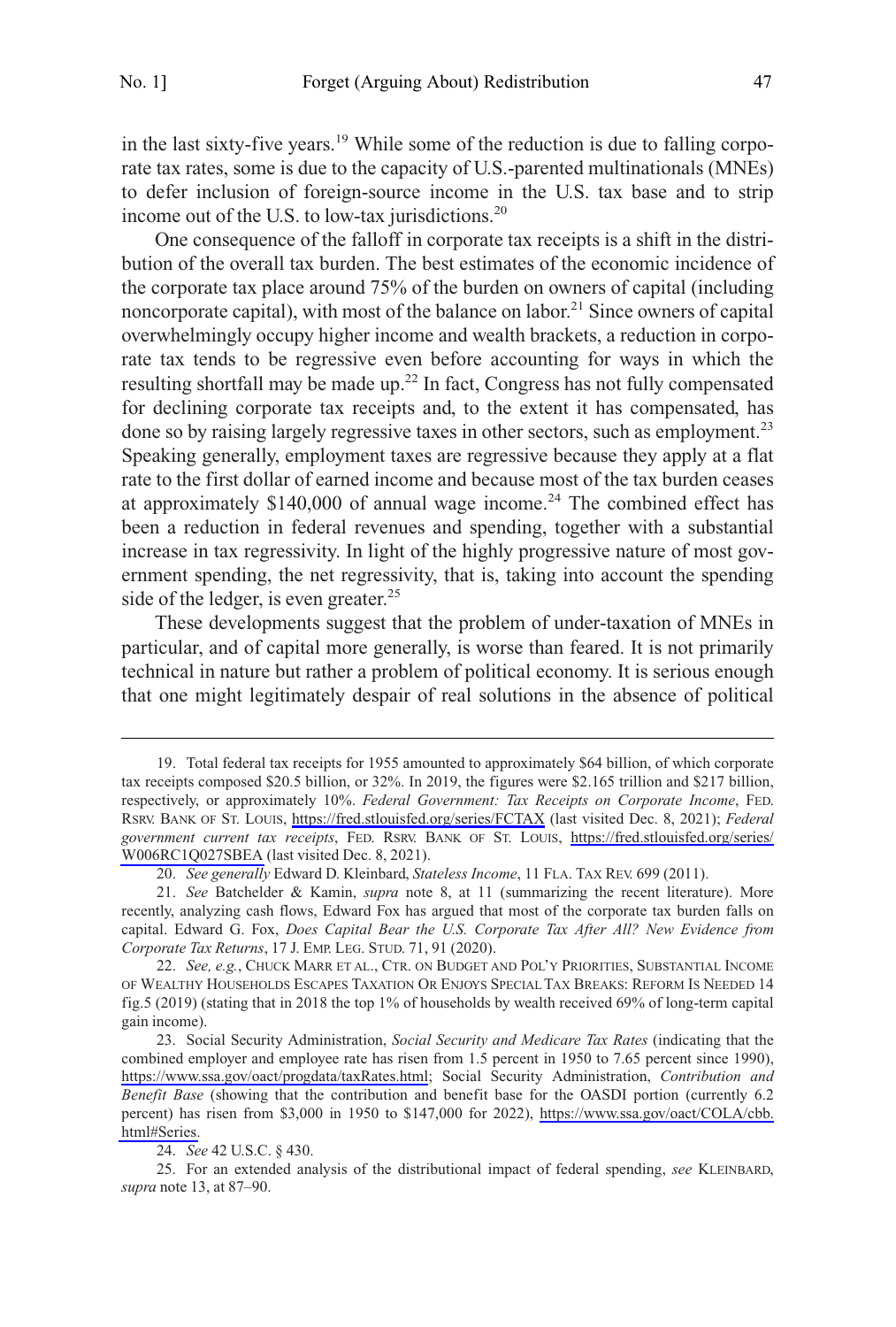and economic developments that themselves might qualify as extremely untoward. Several circumstances support this gloomy assessment. First, as is widely recognized, MNE tax avoidance is a game involving at least three significant groups of players, not two: MNEs, the tax regime and its enforcement agency, and tax havens.26 In other words, the problem is global, not national. Both direct and indirect evidence support the proposition that tax havens market their sovereignty to MNEs in ways that are particularly hard for other countries to combat.<sup>27</sup> Direct evidence includes the notorious success of tax avoidance strategies that exploit tax havens, including, for example, the "Double Irish Dutch Sandwich"<sup>28</sup> and the extensive use of hybrid entities to exploit inconsistencies in home and host country source rules.<sup>29</sup> Indirect evidence includes, more subtly, the fact that countries seeking to protect their corporate tax bases generally employ strategies designed to recover tax revenue leakage to other high-tax countries rather than to tax havens.30 The likely reason is that MNEs do not much care if they must pay additional tax to high-tax State A as long as doing so reduces their tax burden in high-tax State B. By contrast, MNEs stand to lose after-tax revenue if income is reallocated from a tax haven to a high-tax state. The fact that tax authorities tend to cooperate in this enterprise suggests either a significant level of regulatory capture or a simple lack of regulatory power or resources to combat tax avoidance.<sup>31</sup> Meanwhile, even tax administrators within these groups may be at odds with each other, further hampering tax collection efforts. For example, in 2016, the EU sought to require Irish tax authorities to collect  $\epsilon$ 13 billion in tax from Apple Corp.'s Irish operations.<sup>32</sup> That effort was opposed by the U.S., which stood to suffer because of the potential for a large foreign tax credit that the payment would create for Apple in the U.S.<sup>33</sup>

A second circumstance relevant to the problem is the power of lobbying groups to control government measures to reduce tax avoidance. Recently-passed

<sup>26.</sup> *See generally* Thomas R. Tørsløv et al., *The Missing Profits of Nations*, (Nat'l Bureau of Econ. Rsch., Working Paper No. 24701, 2020).

<sup>27.</sup> For a compelling illustration, *see* Omri Marian, *Is Something Rotten in the Grand Duchy of Luxemburg?*, TAX NOTES INT'L 281 (2016).

<sup>28.</sup> *See* Kleinbard, *supra* note 20, at 706–13, for a description of the arrangement.

<sup>29.</sup> Treasury regulations under the U.S. income tax provide for elective treatment of many entities as taxable or non-taxable (either flow-through or, more commonly, disregarded entirely for income tax purposes). *See* Treas. Reg. § 301.7701–3 (2020). These rules generally do not require consistency of treatment by home and host jurisdictions. *Id.* 

<sup>30.</sup> Tørsløv et al., *supra* note 26, at 4 ("Our analysis shows, consistent with the theory, that the vast majority of high-tax countries['] enforcement effort are directed at other high-tax countries.").

<sup>31.</sup> Consistently declining budgets for U.S. tax authorities both suggest legislative capture and highlight the difficulties of collecting tax from resource-rich taxpayers. *See* BRANDON DEBOT ET AL., CTR. ON BUDGET & POL'Y PRIORITIES, TRUMP BUDGET CONTINUES MULTI-YEAR ASSAULT ON IRS FUNDING DESPITE MNUCHIN'S CALL FOR MORE RESOURCES 1–6 (2017) (detailing declining IRS budgets from 2010 forward).

<sup>32.</sup> Commission Decision 2017/1283, 2017 O.J. (L 187).

<sup>33.</sup> Amanda M. Milhet, *Are European State Aid Payments Creditable Foreign Taxes?*, 105 GEO. L.J. 1433, 1435 (2017).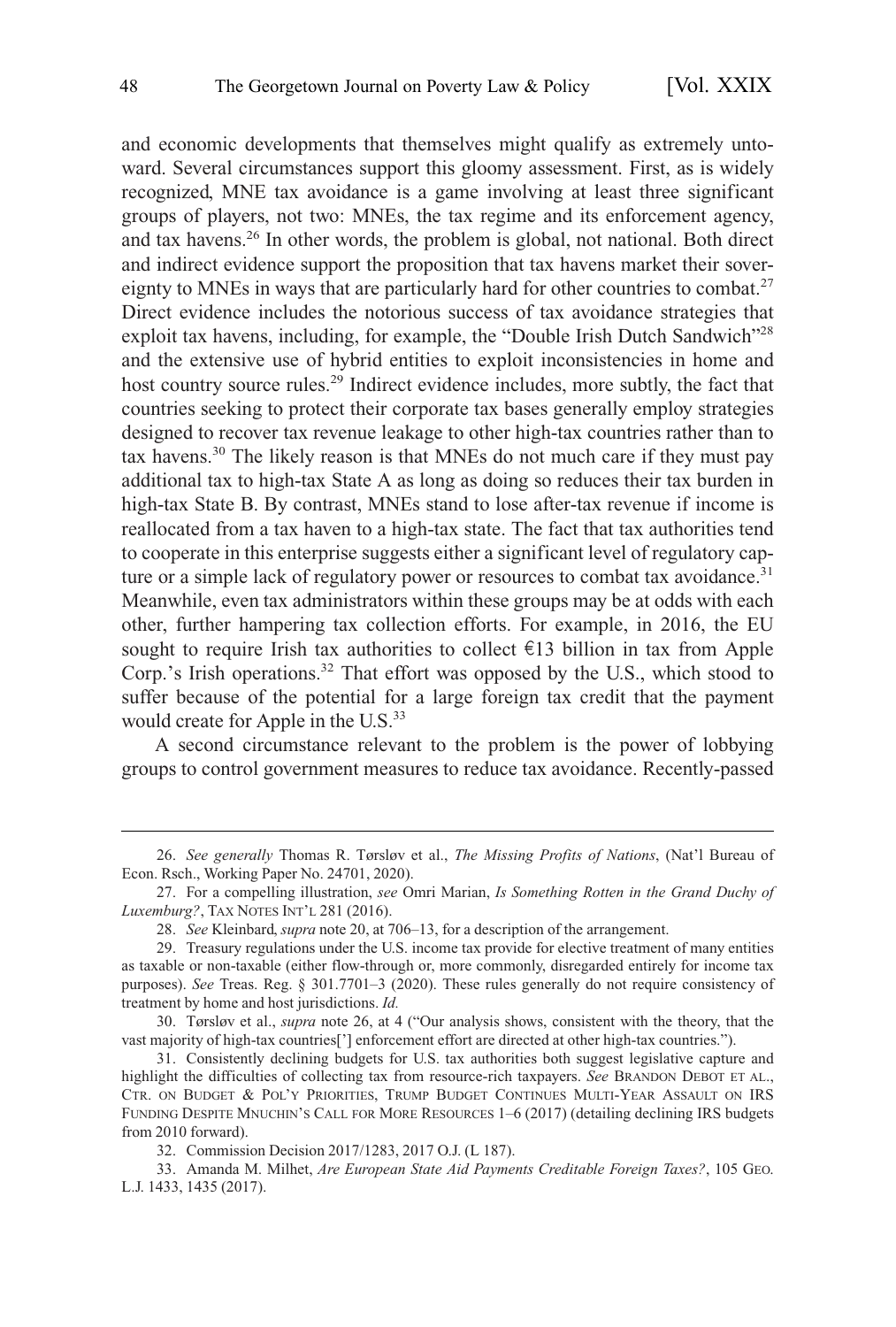international tax reform in the U.S. presents a case in point.<sup>34</sup> The legislation includes a number of anti-avoidance provisions, but on balance they are inadequate to deal effectively with the capacity of U.S.-parented MNEs to book profits for tax purposes in low-tax jurisdictions or otherwise to defer inclusion of income in the U.S. tax base, because they do not eliminate the rate differential that makes investment in tax havens attractive.<sup>35</sup> In this connection one should bear in mind that the anti-distortionary provisions of the new law, which include a new worldwide tax on intangible income<sup>36</sup> and new limitations on interest-stripping of profits out of the U.S., $^{37}$  are paired with a low 21% corporate rate<sup>38</sup> and, more importantly, an even lower rate on non-U.S. source income of U.S. MNEs.<sup>39</sup> The fact that roads not taken would likely have addressed the problem, while also substantially simplifying the U.S. Tax Code, further supports the hypothesis that legislative capture has mostly taken meaningful tax reform off the table.<sup>40</sup> These roads include a worldwide anti-deferral regime, or a territorial regime with more robust anti-base erosion provisions.<sup>41</sup>

Finally, the persistence of worldwide wealth accumulation means that consumption taxes, which constitute the most widely-used supplement to income as a base (by revenues raised), $42$  are unlikely to supply the revenue necessary to meet government revenue targets given existing allocations of resources.<sup>43</sup> By way of illustration, the (unweighted) average income tax revenue (national and subnational) as a percentage of GDP in OECD countries for 2017 was 11.4%, while for

*See Statutory Corporate Income Tax Rate: 2021*, tbl.II.1., OECD.STAT, [https://stats.oecd.org/](https://stats.oecd.org/index.aspx?DataSetCode=TABLE_II1) 39. [index.aspx?DataSetCode=TABLE\\_II1](https://stats.oecd.org/index.aspx?DataSetCode=TABLE_II1) (last visited Dec. 8, 2021).

40. *See* Daniel Shaviro, *Evaluating the New US Pass-Through Rules*, 2018 BRIT. TAX REV. 49, 66 ("In addition to promoting both vertical and horizontal inequity, the pass-through rules' mindless industrial policy favours some lines of business over others for no discernible reason.").

42. With the exception of the United States, every member of the OECD employs a national-level, consumption-based value-added tax. OECD, CONSUMPTION TAX TRENDS 181 (2016).

43. *See* Edward D. Kleinbard, *Capital Taxation in an Age of Inequality*, 90 S. CAL L. REV. 593, 636–37 (2017).

<sup>34.</sup> An act to provide for reconciliation pursuant to titles II and V of the concurrent resolution on the budget for fiscal year 2018, Pub. L. No. 115-97, 131 Stat. 2054.

<sup>35.</sup> Government Current Receipts and Expenditures: Quarterly tbl3.1 line 5, FED. RSRV. BANK OF ST. LOUIS, *<https://fred.stlouisfed.org/release/tables?eid=5223&rid=53>* (last visited Dec. 8, 2021) (showing annual U.S. federal and state corporate tax receipts falling by approximately \$500 billion, or 38%, following enactment of the Tax Cuts and Jobs Act).

<sup>36.</sup> I.R.C. § 250 (GILTI).

<sup>37.</sup> I.R.C. § 59A (BEAT).

<sup>38.</sup> I.R.C. § 11.

As of this writing, the U.S., along with a broad coalition of industrial countries, is considering 41. the adoption of a 15% minimum tax on cross-border income. *See* Daniel Bunn, *What's in the New Global Tax Agreement?* TAX FOUND. (Oct. 8, 2021), [https://taxfoundation.org/global-tax-agreement/.](https://taxfoundation.org/global-tax-agreement/) If it is adopted, it would represent a major inroad on corporate tax avoidance. Nevertheless, neither the revenue nor the efficiency benefits of the plan in its current form would come close to meeting existing and projected revenue needs. The proposal is projected to raise only approximately \$150 billion worldwide annually. *130 Countries and Jurisdictions Join Bold New Framework for International Tax Reform*, OECD (July 1, 2021), [https://www.oecd.org/newsroom/130-countries-and-jurisdictions-join](https://www.oecd.org/newsroom/130-countries-and-jurisdictions-join-bold-new-framework-for-international-tax-reform.htm)[bold-new-framework-for-international-tax-reform.htm](https://www.oecd.org/newsroom/130-countries-and-jurisdictions-join-bold-new-framework-for-international-tax-reform.htm).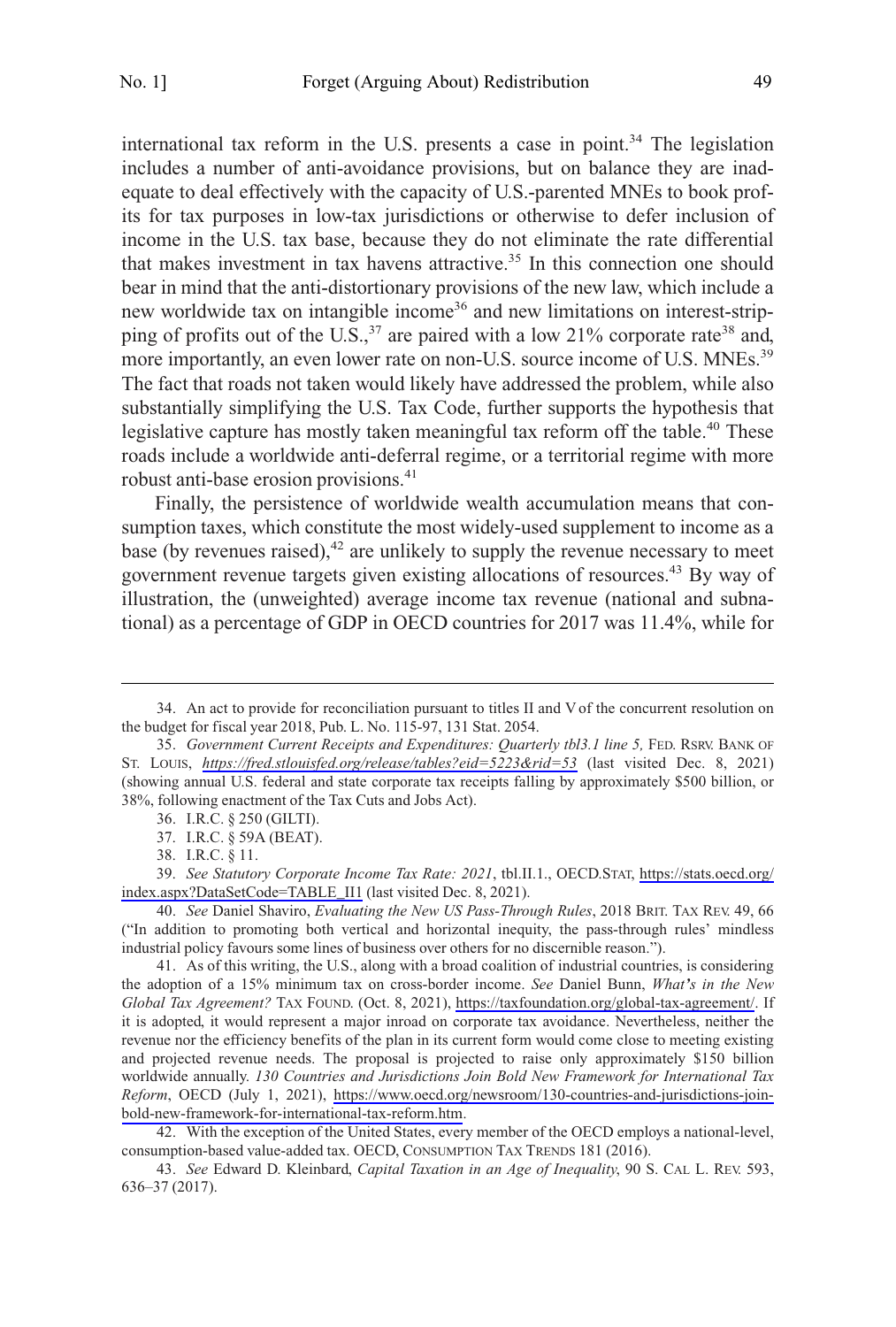the U.S. it was 12.4%. 44 Meanwhile, the unweighted average general consumption tax revenue (VAT and retail sales taxes combined, national and subnational) as a percentage of GDP was 7.1%, but for the U.S. it was 2.0%. 45 Thus, in order to raise tax revenue to the average level in the OECD for combined income and general consumption taxes, the U.S. would need to levy a consumption tax raising 4.1% of GDP, or about \$792 billion annually. This amounts to about \$2,429 per person, or \$6,207 per household.46

Even these figures substantially understate U.S. tax revenue needs, for two reasons. First, the OECD includes many economies that have a substantially lower GDP per capita than most industrialized countries.<sup>47</sup> Limiting the comparison to peer countries changes the picture considerably. If, for example, one considers only the top fifteen economies (by GDP per capita) and excludes very small countries (fewer than five million population) and larger countries that also are tax havens (Ireland, Switzerland), average unweighted income tax revenue is 14.4% of GDP, while average unweighted consumption tax revenue is 6.6%. 48 For the U.S., this amounts to an overall annual revenue shortfall of 6.6% of GDP, or \$1.286 trillion per year, which comes to about \$3,945 per year per person or  $$10,206$  per household.<sup>49</sup>

Second, the U.S. defense sector, at \$778 billion and 3.74% of GDP,<sup>50</sup> is much larger than that of any other country both in absolute terms and relative to comparably developed economies, where defense spending runs about 1.5% of GDP as an unweighted average.<sup>51</sup> Assuming the U.S. funds a defense sector twice as large per capita as the average, this comes to another \$1,133 per person<sup>52</sup> or \$2,958 per

*Revenue Statistics - OECD Countries: Comparative Tables*, OECD.STAT, [https://stats.oecd.](https://stats.oecd.org/Index.aspx?DataSetCode=REV#)  44. [org/Index.aspx?DataSetCode=REV#](https://stats.oecd.org/Index.aspx?DataSetCode=REV#) (last visited Dec. 8, 2021).

<sup>45.</sup> As contrasted with every other OECD country, neither the U.S. federal government nor any state uses a VAT. Thus, the consumption tax revenue reported for the U.S. derives from general retail sales taxes. *Id.* 

Based on 326 million for U.S. population and 126 million for the number of U.S. households. 46. *Total Households*, FED. RSRV. BANK OF ST. LOUIS,<https://fred.stlouisfed.org/series/TTLHH>(last visited Dec. 8, 2021).

<sup>47.</sup> Member countries of the OECD include, for example, Mexico, the Czech Republic and Turkey, all of which have substantially less-developed economies than does the U.S. *Gross Domestic Product*, OECD DATA, <https://data.oecd.org/gdp/gross-domestic-product-gdp.htm>(last visited Dec. 8, 2021). For information on the composition of the OECD and related matters, *see generally* OECD, *About the OECD,* <http://www.oecd.org/about/>(last visited Dec. 8, 2021).

<sup>48.</sup> The fifteen countries are Australia, Austria, Belgium, Canada, Denmark, Finland, France, Germany, Italy, Japan, the Netherlands, Norway, Sweden, the United Kingdom, and the United States. Figures are from 2017. Data from the OECD, *supra* note 44. Figures are based on the same tables with adjustments as noted in the text.

<sup>49.</sup> *Id.* 

<sup>50.</sup> Dollar figure is for Fiscal Year 2020. SIPRI Military Expenditure Database, STOCKHOLM INT'L PEACE RSCH. INST.,<https://www.sipri.org/databases/milex> (last visited Dec. 8, 2021).

<sup>51.</sup> The estimate is for the same fifteen countries*. See* OECD *supra* notes 44, 48.

Figure derived by author based on U.S. population in 2020 of 331 million. *See Population*  52. *Data*, U.N. DEP'T OF ECON. AND SOC. AFFS., [https://population.un.org/wpp/Download/Standard/](https://population.un.org/wpp/Download/Standard/Population/)  [Population/](https://population.un.org/wpp/Download/Standard/Population/) (last visited Dec. 8, 2021).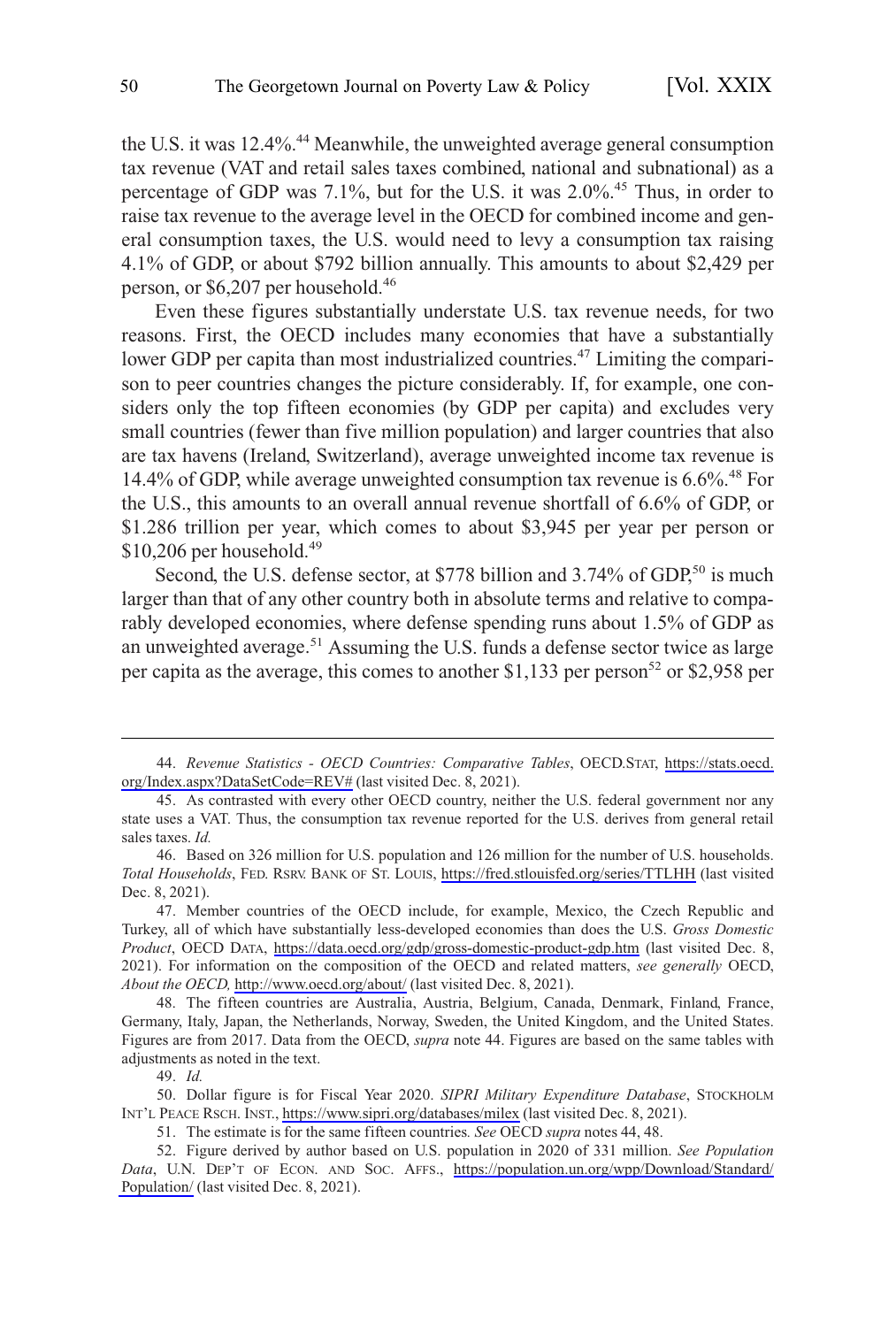household annually.<sup>53</sup> In total, supplementing existing income taxes with a national-level consumption tax would require collection of nearly \$5,000 per person on top of existing tax burdens to make overall tax revenue from these sources as a percentage of GDP comparable to that in other industrialized countries.

Recently, a number of proposals have surfaced to tax wealth in addition to or in place of the capital income tax (in whole or part).<sup>54</sup> Theoretical projections suggest that a well-crafted wealth tax could overcome many of the difficulties of taxing capital under an income tax, including the notorious problem of the realization requirement, as well as the apparent result that a capital income tax that is optimal from an efficiency perspective actually takes the form of a subsidy (a negative tax), thereby exacerbating rather than ameliorating inequality.55 But though this research brings welcome news, it is easier to take it for more than it is worth. Even the most optimistic assessments of the revenue-enhancing properties of an accretive wealth tax acknowledge that the additional revenue would not close the existing fiscal gap.56

The fact that a robust wealth tax taken by itself would not close the fiscal gap might suggest—and commonly is taken to suggest—that long-run equilibrium requires cuts to government services.<sup>57</sup> But the better inference is the opposite. If other industrialized nations develop greater public infrastructure with more regressive taxes, it seems that the real problem is wealth concentration and that an excessively progressive tax system is a symptom rather than a cause of chronic budget deficits. High progressivity in the United States, coupled with a low overall tax burden relative to those in other industrialized countries—even when compared to upper-income cohorts—points to under-investment in public goods, not over-investment. Greater public investment would support a less progressive tax system but one capable of more robustly financing public goods over the longer term. As developed below, the better-financed public sector would fuel a

<sup>53.</sup> Figure derived by author based on U.S. households numbering 120,756,000. See Quick Facts, U.S. CENSUS BUREAU,<https://www.census.gov/quickfacts/fact/table/US/HSD410219>(last visited Dec. 8, 2021).

<sup>54.</sup> *See, e.g.*, Batchelder & Kamin, *supra* note 8, at 1820 (discussing Senator Elizabeth Warren's wealth tax proposal).

<sup>55.</sup> Fatih Guvenen et al., *Use It or Lose It: Efficiency Gains from Wealth Taxation* 4 (Nat'l Bureau of Econ. Rsch. Working Paper No. 26284, 2019).

<sup>56.</sup> Batchelder & Kamin, *supra* note 8, at 11. Further, substantial questions remain about the constitutionality of a wealth tax, as the analysis hinges on formalistic distinctions that may have little or no economic significance but carry great weight in Constitutional analysis. Perhaps the most prominent difficulty is that a wealth tax on its face appears to be a "direct" tax that must be apportioned by state population. U.S. CONST., art. I, § 9, cl. 4. The constitutional questions would be whether a wealth tax is a direct tax and, if it is, whether its close similarity to an income tax would entitle it to the exemption from the above requirement for taxes on "income." U.S. CONST., amend. XVI.

*See, e.g.*, Howard Gleckman, *Can a Wealth Tax Raise the Revenues Its Sponsors Hope?*, TAX 57. POL'Y CTR.: TAXVOX (Sept. 24, 2019), [https://www.taxpolicycenter.org/taxvox/can-wealth-tax-raise](https://www.taxpolicycenter.org/taxvox/can-wealth-tax-raise-revenue-its-sponsors-hope)[revenue-its-sponsors-hope](https://www.taxpolicycenter.org/taxvox/can-wealth-tax-raise-revenue-its-sponsors-hope) (noting revenue estimates from a wealth tax of approximately \$80 to \$160 billion per year over a ten-year period, far less than current deficits as detailed in the text).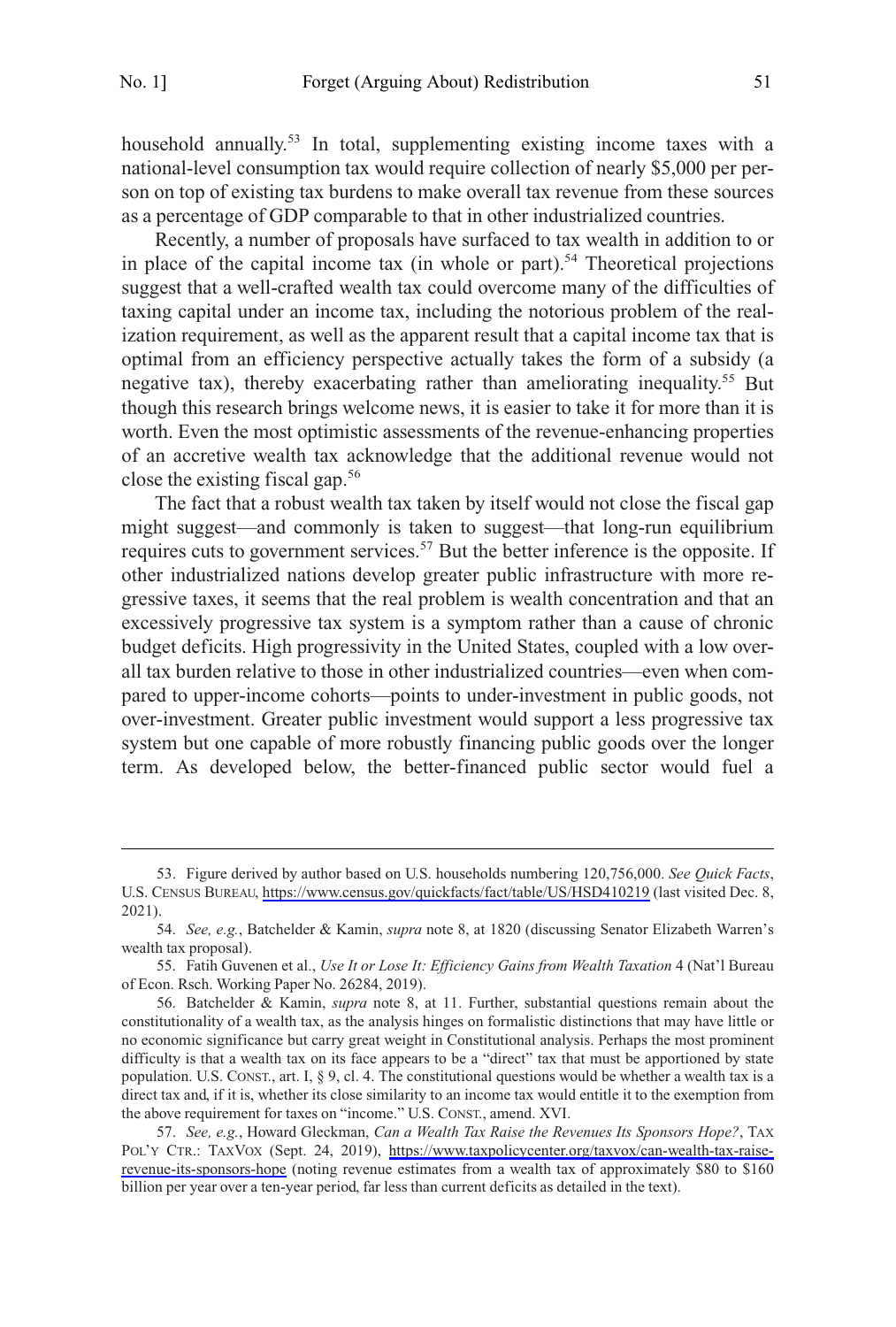<span id="page-11-0"></span>reallocation of resources that distributes them more broadly through wealth strata and, crucially, more efficiently as well.

In summary, these observations raise the question of how to respond to chronic revenue shortages when technical fixes are infeasible. How, in short, can governments redirect public resources in the face of chronic underfunding? Notably, other industrialized countries having comparable levels of GDP per capita do not seem to face the same chronic fiscal shortfalls, suggesting that the problem has its roots in allocative and distributional outcomes in the U.S. that may be subject to policy adjustment. These considerations suggest that a focus on static outlays versus static revenues, or even on these figures over time but without adjusting for the effects of spending on the potential to increase revenues, is to miss the forest for the trees. One way to address the problem is to include the value of what spending is directed to in evaluating spending proposals. Just as the purchase of equipment for business purposes is not deemed a loss, investment in public welfare spending that increases social wealth should not be considered a cost that must be offset by revenue but instead should be considered the purchase of a valuable asset.

# *B. Spending*

Unsurprisingly, U.S. public-sector spending lags that of other industrialized nations. Among OECD countries, as of 2017 U.S. government spending as a fraction of GDP ranked twenty-seven out of thirty-four.<sup>58</sup> Once one factors in defense spending and the especially high health care costs Americans face, the gap between the U.S. and other countries in spending on public goods widens.<sup>59</sup> The U.S. ranked even lower on deficit spending as a fraction of GDP. In 2017, the U.S. placed third to last on this metric among OECD countries at 4.28%. 60 Over the eighteen-year period from 2000 through 2017, the U.S. also ranked second to last at 6.056%. 61 This compares to a median average deficit over the period of 2.393%. 62 And, as with tax revenue, if one narrows the comparison group to peer economies, the discrepancy widens. Among the same group of advanced industrialized nations examined in Subpart A, the average median deficit over the eighteen-year period is 1.753% and the U.S. ranks last among this group.<sup>63</sup>

*General Government Spending, Total, % of GDP, 2014–2017*, OECD DATA, [https://data.oecd.](https://data.oecd.org/gga/general-government-spending.htm)  58. [org/gga/general-government-spending.htm](https://data.oecd.org/gga/general-government-spending.htm) (last visited Dec. 8, 2021).

On health care spending and outcomes*, see* Roosa Tikkanen & Melinda K. Abrams, *U.S.*  59. *Health Care from a Global Perspective, 2019: Higher Spending, Worse Outcomes?*, THE COMMONWEALTH FUND (Jan. 30, 2020), [https://www.commonwealthfund.org/publications/issue-briefs/](https://www.commonwealthfund.org/publications/issue-briefs/2020/jan/us-health-care-global-perspective-2019) [2020/jan/us-health-care-global-perspective-2019](https://www.commonwealthfund.org/publications/issue-briefs/2020/jan/us-health-care-global-perspective-2019) (noting that U.S. spends more on health care as a percentage of GDP than any other country and has worse health outcomes than other OECD countries).

*General Government Deficit, Total % of GDP, 2000–2020*, OECD DATA, [https://data.oecd.org/](https://data.oecd.org/gga/general-government-deficit.htm)  60. [gga/general-government-deficit.htm](https://data.oecd.org/gga/general-government-deficit.htm) (last visited Dec. 8, 2021).

<sup>61.</sup> *Id.* (calculation by author—data for some years unavailable for Chile, China, Colombia, Indonesia, Japan, Mexico, Russia, and Turkey).

<sup>62.</sup> *Id.* (calculation by author, subject to same data limitations as described in the preceding note).

<sup>63.</sup> *Id.* (calculation by author, subject to same data limitations as described in the preceding note). For list of countries, *see supra* note 48.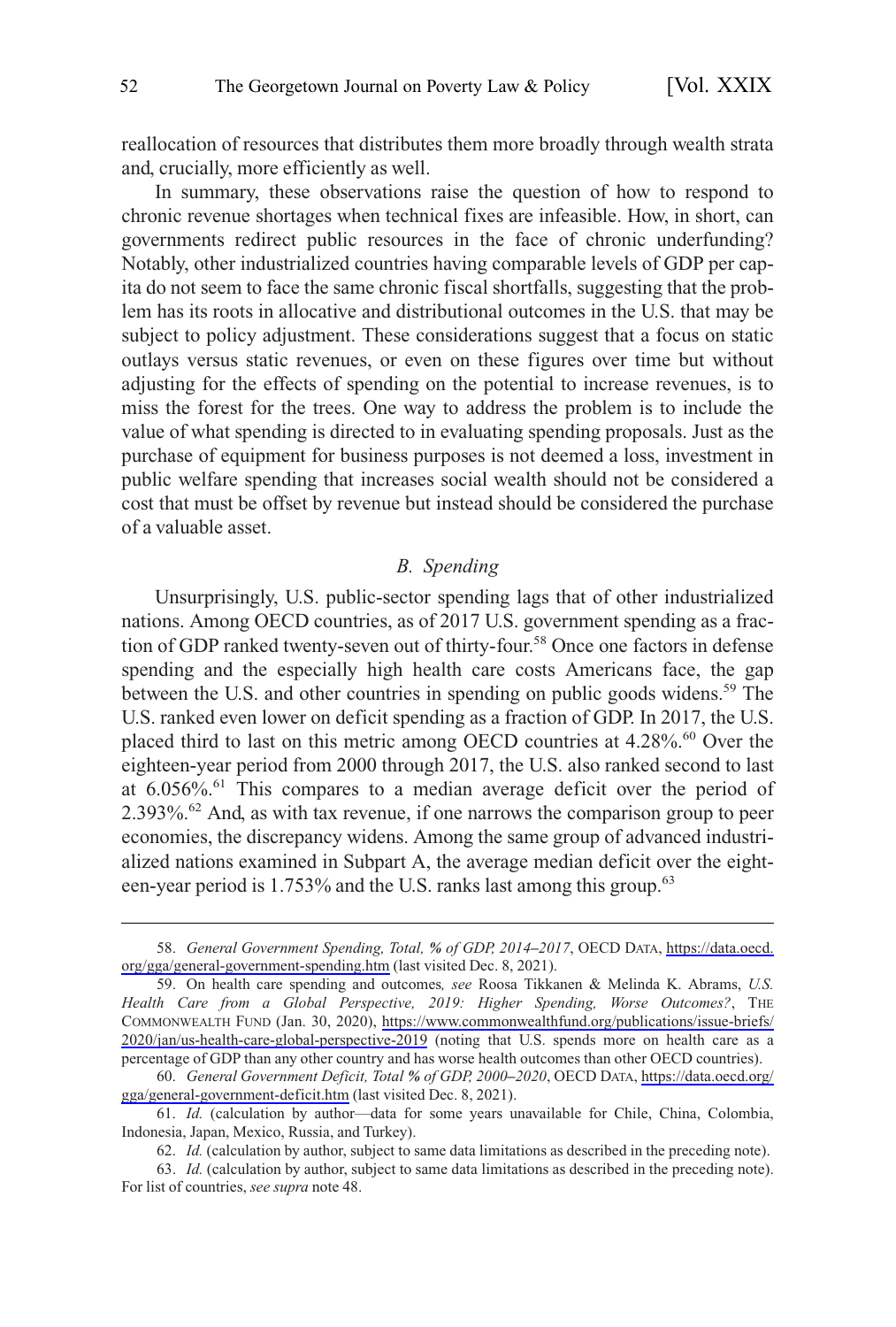At a more granular level, U.S. federal spending seems poorly targeted as a mechanism for building social wealth. For example, Hilary Hoynes and Diane Schanzenbach find that federal spending on childhood anti-poverty programs tends to target children above, rather than below, the poverty line.<sup>64</sup> Noting the net benefits of spending on children, they conclude:

[W]e are spending too little on children and their families. And the decline in the availability of benefits for the most disadvantaged children, primarily due to welfare reform, is likely to lead to worse outcomes for these children in adulthood. Any cuts to current programs that will reduce resources going to children would have direct, negative effects on children in both the short and long terms.<sup>65</sup>

Hoynes and Schanzenbach also observe that current spending levels on children reflect a trend that began in approximately 1990 to reduce spending on families below the poverty line and instead target spending for children on cohorts at higher income and wealth levels.<sup>66</sup> Simultaneously, the proportion and amount of spending on the elderly have increased dramatically over the same period (likely due mostly to rising health care costs and an aging population).<sup>67</sup> Setting aside their distributional consequences, these choices are particularly troubling because a much greater proportion of the spending thereby financed would have been privately financed anyway. For example, more-affluent families will take up the child tax credit even though the total resources they expend on children may be largely unaffected. From a welfare perspective, these outlays are highly wasteful. The same families will make sure that their children receive adequate health care and nutrition regardless of whether the government covers part of the cost with a transfer payment.

In a similar vein, while the net benefits of large-scale infrastructure projects are widely appreciated, the U.S. failed to enact a robust infrastructure program for more than a decade.<sup>68</sup> When it finally did, in 2021, the bill fell dramatically short of anticipated public investment needs.69 Instead, resources have been allocated to the private sector in the form of reduced taxes, with hopes that private spending will produce equivalent or superior returns to investment. For reasons developed

<sup>64.</sup> Hilary W. Hoynes & Diane W. Schanzenbach, *Safety Net Investments in Children*, BROOKINGS PAPERS ON ECON. ACTIVITY, Spring 2018, at 89, 91–92, 122.

<sup>65.</sup> *Id.* at 92.

<sup>66.</sup> *Id.* at 114.

<sup>67.</sup> *Id.* at 95–96.

*See generally* Govtrack, *Infrastructure Development* (tracking bills introduced but not passed 68. from 2009 to date), [https://www.govtrack.us/congress/bills/subjects/infrastructure\\_development/6363.](https://www.govtrack.us/congress/bills/subjects/infrastructure_development/6363)

<sup>69.</sup> In November 2021, Congress passed, and the President signed into law a bill that includes approximately \$1 trillion in spending on infrastructure. *See* Infrastructure Investment and Jobs Act, H.R. 3684, 117th Cong. (2021). Most estimates of infrastructure needs, however, place the number at more than \$2 trillion. *See infra* text accompanying notes 122 and 123.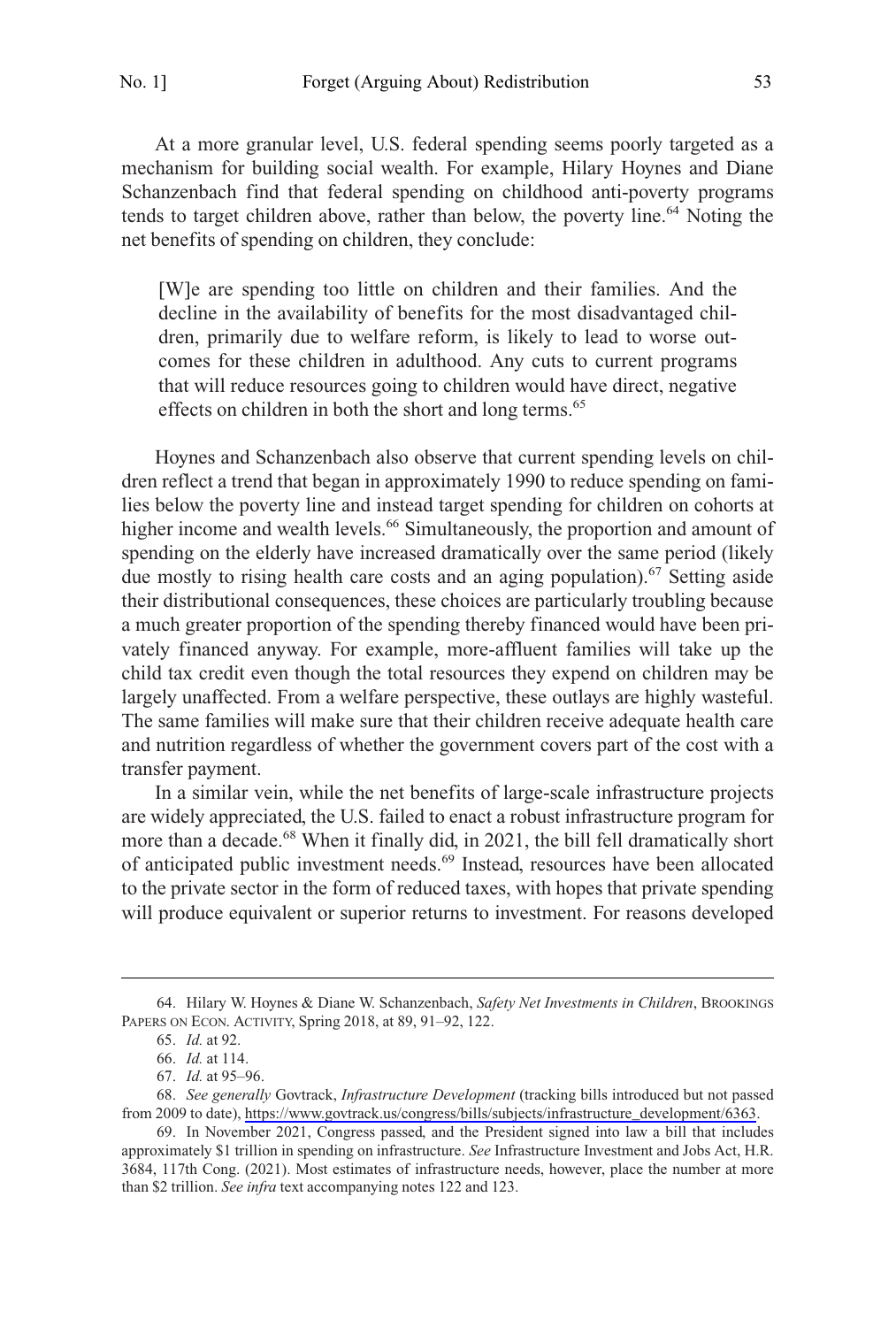<span id="page-13-0"></span>in the next part of this Paper, there is ample basis to conclude that these returns will not materialize.

#### *C. Overall Effects*

The just-described picture of taxing and spending combined is not pretty. Constant annual deficits translate to an unsustainable, constantly increasing revenue shortfall. If spending, whether public or private, does not lead to the creation of assets that bolster the capacity of the government to raise adequate revenue in the future, the government eventually becomes unable to fund core programs. This pattern ultimately leads to fiscal shock. In the meantime, the dramatic departure of actual spending from an optimal mix of public and private outlays tends to impoverish large segments of the population, making it ever harder to get from here to there.<sup>70</sup>

Many of the consequences of the failure to fund public goods at adequate levels are obvious. When spending on transportation infrastructure or access to justice lags, consumers of these goods experience tangible, often significant harms. It becomes more costly and time-consuming to make it to work; it becomes prohibitively expensive to vindicate contractual rights, leading to an inefficient allocation of losses where they originate rather than to the least cost avoider.

The readily apparent harms, however, may be relatively minor compared to less-obvious ones, which also tend to generate outcomes that are harder to reverse. To foreshadow, underfunding of public goods results in the transfer of economic rents from members of less well-off socioeconomic strata to members of higher strata. This "upward redistribution," clearly observable in U.S. fiscal and economic policy, is powerfully self-reinforcing and inclines towards resolution only by powerful economic or political shocks, such as war, natural disaster, or civil unrest.71 The phenomenon also generates a collective action problem for rentiers because economic rents to be siphoned off from members of less well-off strata become increasingly scarce. Consequently, sustaining upward redistribution requires continually harsher and more punitive economic and social policy, thereby hastening the likelihood of shock, to say nothing of intensifying exploitation.

Studies on the income and health effects of early childhood education and support programs provide a window into the nature of the problem. The unambiguous conclusion of a very large body of research is that increased spending on prenatal and early childhood services pays dividends well in excess of their cost.72 As a familiar example, consider Head Start, a preschool education

<sup>70.</sup> *See* Batchelder & Kamin, *supra* note 8, at 3 (noting that under current law debt is expected to rise from 80 percent of GDP in 2018 to 150 percent of GDP in 2050).

<sup>71.</sup> *See* Daniel Shaviro, The Long-Term U.S. Fiscal Gap: Is the Main Problem Generational Inequity?, 77 GEO. WASH. U. L. REV. 1298, 1311-16 (2009) (discussing adverse effects of not planning to avoid a fiscal crisis).

<sup>72.</sup> For a recent, comprehensive review of the literature, *see* Douglas Almond et al., *Childhood Circumstances and Adult Outcomes: Act II*, 56 J. ECON. LIT. 1360 (2018).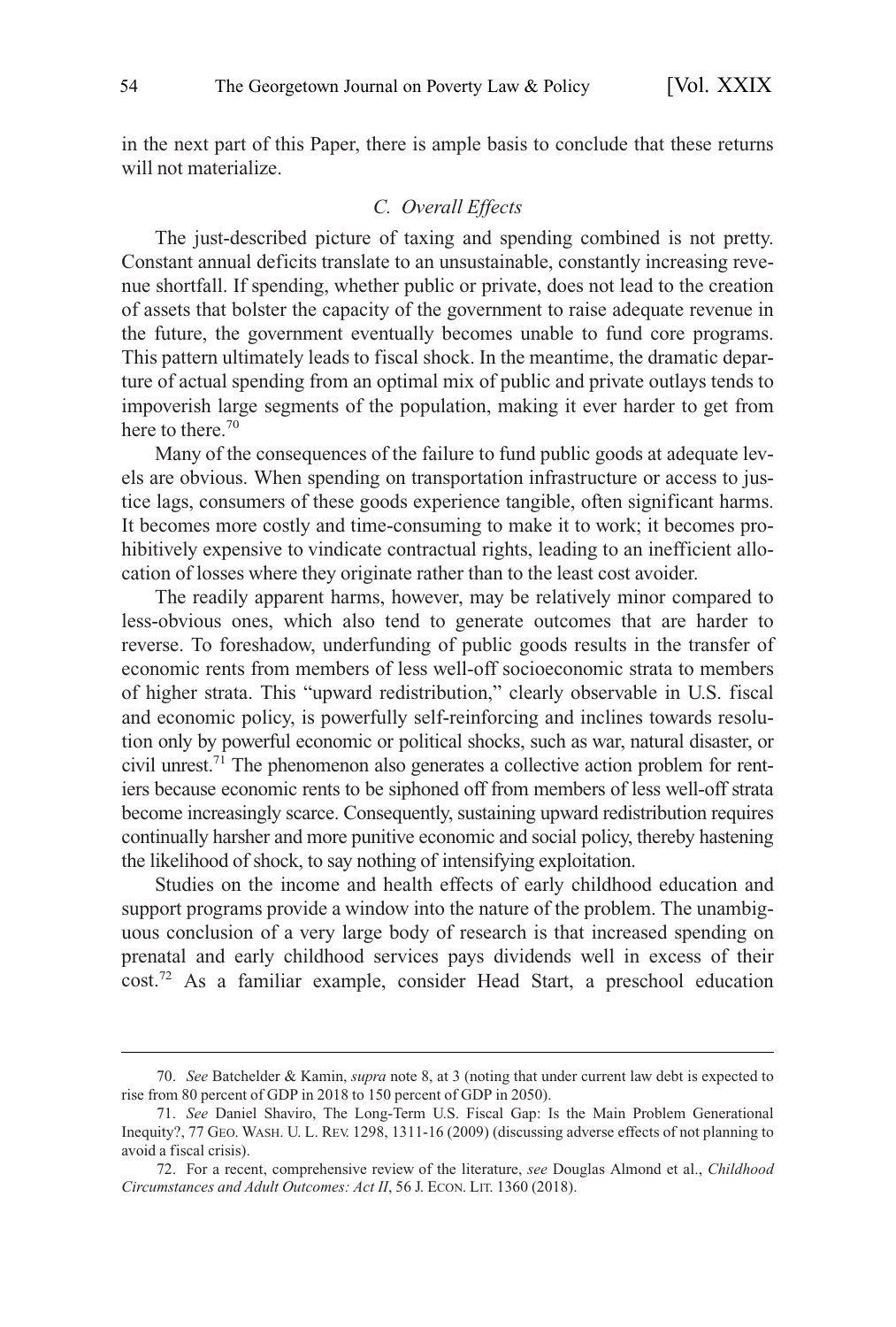program for underprivileged children.<sup>73</sup> Most Head Start participants are threeand four-year-olds. The program is federally funded but locally administered and provides such services as a nurturing learning environment, medical care, and nutritional supplements.<sup>74</sup> A number of studies have documented the beneficial long-term effects of participation in Head Start, which include higher graduation rates, better self-control in later life, and elevated earnings compared to members of control groups who did not participate in Head Start.75 The evidence also indicates that Head Start, like many such income supplement programs, more than pays for itself after factoring in the cost to the government of providing the service.<sup>76</sup>

If the provision of education and related goods through Head Start improves outcomes for participants as described and pays for itself, it follows that some form of allocative failure exists to the extent such programs are inadequately funded.<sup>77</sup> That is, total social wealth without the programs is less than it would be with them.<sup>78</sup> Put somewhat differently, if it were possible for potential Head Start beneficiaries to contract for Head Start services *ex ante*, they would.

One can reframe the observation as follows: the marginal return to certain categories of public investment exceeds that to private investment. Consequently, seeking to address chronic revenue shortfalls by reducing public investment —"tax cuts"—exacerbates rather than ameliorates, the problem. This phenomenon is observable in the disparity between per capita public spending in the United States and in other industrialized countries, as previously discussed. Those countries, perhaps counterintuitively, rely to a much greater extent than does the United States on consumption taxes, which taken in themselves tend to be regressive. The reason that consumption taxation in these settings is desirable, however, is that the offsetting effects of effective public investment of governmental revenues both improve the productivity of middle- and lower-level earners and make the burden of payment much lower in utility terms.

Diane Whitmore Schanzenbach & Lauren Bauer, *The Long-Term Impact of the Head Start*  73. *Program*, BROOKINGS (Aug. 19, 2016), [https://www.brookings.edu/research/the-long-term-impact-of](https://www.brookings.edu/research/the-long-term-impact-of-the-head-start-program/)[the-head-start-program/](https://www.brookings.edu/research/the-long-term-impact-of-the-head-start-program/) (characterizing Head Start as "the large-scale federal preschool program").

<sup>74.</sup> Eliana Garces et al., *Longer-Term Effects of Head Start*, 92 AM. ECON. REV. 999, 1000 (2002).

<sup>75.</sup> *See* JASON P. NANCE, A FEDERAL RIGHT TO EDUCATION: FUNDAMENTAL QUESTIONS FOR OUR DEMOCRACY 35–64 (Kimberly J. Robinson ed., 2019); Garces et al., *supra* note 74 at 999–1000; *see also*  Schanzenbach & Bauer, *supra* note 73.

<sup>76.</sup> NANCE, *supra* note 75 at 39-40. *See* Patrick Kline & Christopher R. Walters, *Evaluating Public Programs with Close Substitutes: The Case of Head Start*, 131 Q.J. ECON. 1795, 1797 (2016) (finding that Head Start "yields benefits nearly twice as large as costs" substitution and other effects are accounted for); *see also id.* at 1844 ("We find evidence that Head Start generates especially large benefits for children who would not otherwise attend preschool and for children with weak unobserved tastes for the program. This suggests that the program's rate of return can be boosted by reforms that target new populations, though this necessitates the existence of a cost-effective technology for attracting these children.").

<sup>77.</sup> *See generally* JOSEPH E. STIGLITZ, THE PRICE OF INEQUALITY; HOW TODAY'S DIVIDED SOCIETY ENDANGERS OUR FUTURE 42 (W.W. Norton & Co. ed. 2012).

<sup>78.</sup> *See* Almond et al., *supra* note 72, at 1361 (noting that the literature on fetal origins of welfare losses resonates with economists because of its focus on efficiency).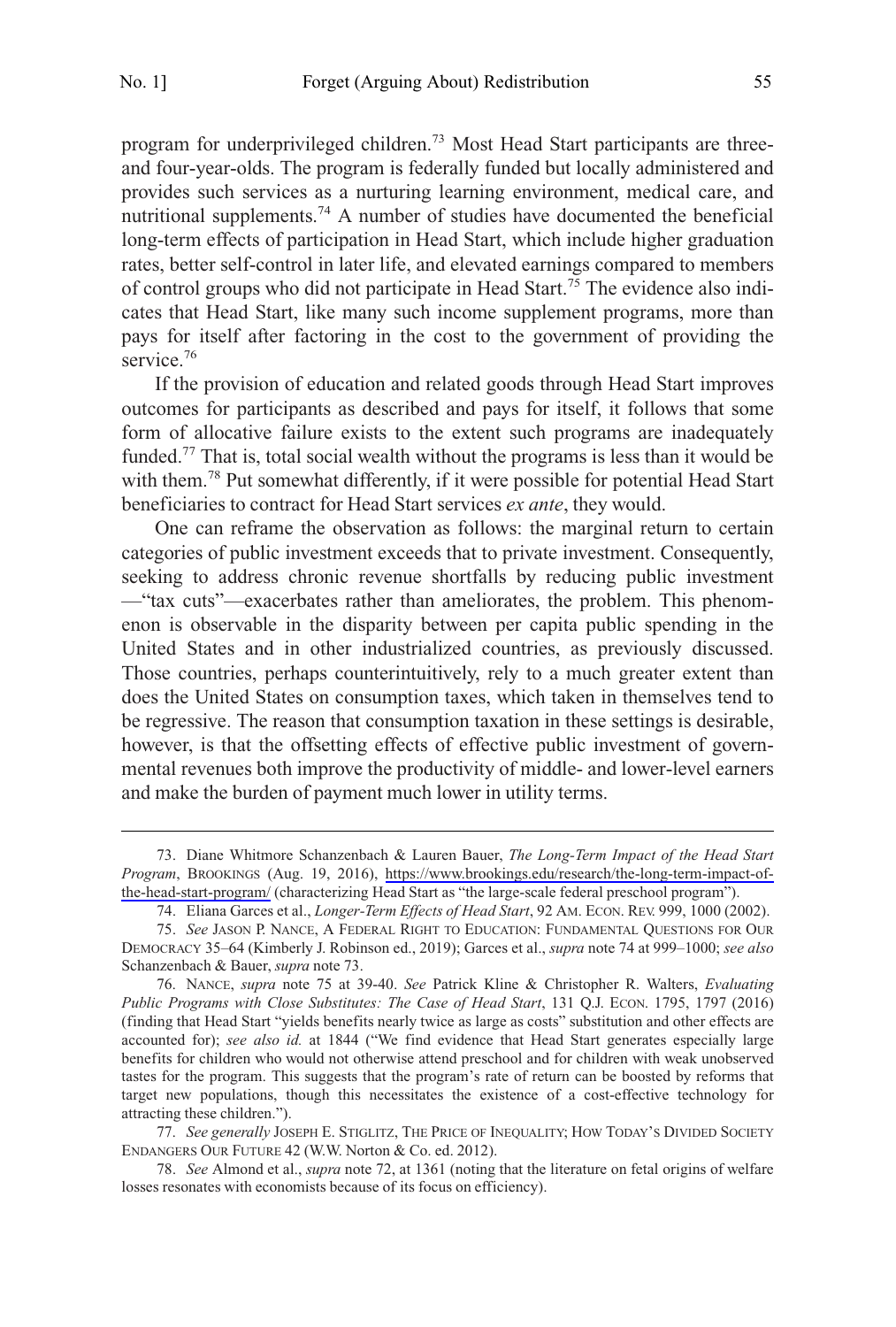A second consequence of the underfunding of public goods is the production of a larger class of unskilled and under-skilled workers. The oversupply of such workers depresses wages, resulting in the upward wealth transfer alluded to previously. Evidence suggests that an oversupply of unskilled labor has a substantial long-term effect on wages. In an extensive meta-analysis of studies of the ownwage elasticity of labor demand, Lichter et al. found a long-term elasticity of -0.414 for the U.S., meaning that a 10% increase in wages reduces employment by 4.14%. 79 Turning the analysis around and treating labor supply as the independent variable and wages as the dependent, the data support the conclusion that a 10% reduction in labor supply would raise wages by nearly 25%. Lichter et al. also note that the elasticity is substantially greater for unskilled labor, meaning that a given reduction in labor supply would result in a greater increase in wages.<sup>80</sup>

A further consequence is that the budget target is lower on a steady-state basis than it would be if programs were adequately funded. A lower budget target also translates to reduced long-term tax burdens. Framed in standard economic terms, "consumer surplus" associated with the provision of the program goes uncreated because not enough of the program is purchased.<sup>81</sup>

Framed in welfare terms, the short- to medium-term effects of this underfunding are as follows: At any given time, a net \$1 reduction in funding for public goods results in a total social welfare loss in excess of \$1. This loss is allocated among classes so that lower strata absorb more than \$1 of loss and upper strata actually experience a gain (albeit smaller than the loss the first group experiences). Broadly speaking, there are two sources for the gain. The first is a simple reduction in tax burdens, and the second is a reduction in the cost of goods and services resulting from an excessively large pool of unskilled or low-skilled labor.

In the absence of this allocative failure, members of the large pool would be able to procure the skills necessary to increase both their wages and their buying power. This would increase total social wealth but result in less wealth for members of upper income and wealth strata, at least in the short to medium term. By contrast, when it is not possible to remedy the allocative failure, the process produces a vicious cycle because it depends on extracting surplus from an underclass that is increasingly underfunded. There is only so much surplus that can be distributed upward; doing so calls for ever harsher measures to compensate for the reduction in surplus available for the upward transfer.

<sup>79.</sup> Andreas Lichter et al., *The Own-Wage Elasticity of Labor Demand: A Meta-Regression Analysis*, 80 EUR. ECON. REV. 80, 103 fig.4 (2015).

<sup>80.</sup> *Id.* at 100.

<sup>81.</sup> This is the familiar problem of deadweight loss. If the price is artificially high, too little is supplied and the surplus that would go to marginal purchasers is lost. *See, e.g.*, Janes R. Hines, Jr., *Three Sides of Harberger Triangles*, 13 J. ECON. PERSP. 167, 167–68 (1999) (explaining deadweight loss).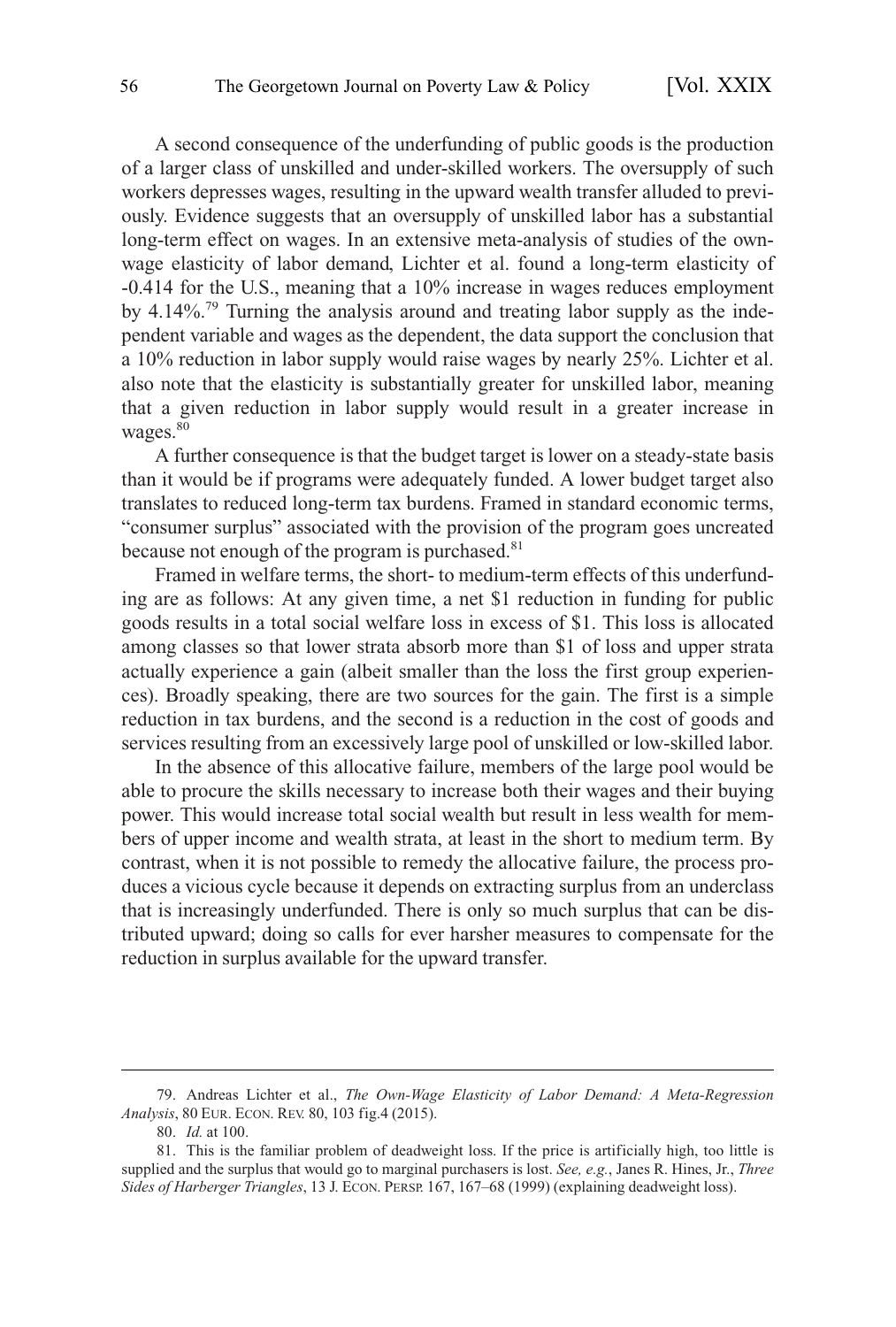<span id="page-16-0"></span>

There is ample evidence to suggest that this dynamic describes the U.S. over recent decades. Since 1964, real wages have remained essentially flat.<sup>82</sup> Most of the wage growth that has taken place has gone to high-income workers, with wage earners in the bottom quintile enjoying very modest increases (on the order of 20%, or less than 0.4% annually on average).<sup>83</sup> Over the more recent period running from 1979 to 2017, real wages fell for the bottom fifth of U.S. workers.<sup>84</sup> At the same time, inequality has become much more acute, with income and wealth growth of the top 1% dramatically outpacing income growth among lower-income cohorts.<sup>85</sup> Meanwhile, federal tax receipts as a percentage of GDP, though fluctuating substantially from year to year, have been generally flat<sup>86</sup> but consistently below the levels needed $87$  to match federal obligations $88$  and consistently below the levels of peer countries.<sup>89</sup> Correspondingly, taxes as a percentage of GDP are lower in the U.S. than in all but four of the thirty-five OECD countries surveyed, and none of those four is a large industrialized country.<sup>90</sup>

#### III. BUDGET POLICY ENDOGENEITY

The precariousness of U.S. finances raises the question whether it is possible to rectify the problems described above by means of the levers of tax and spending policy. Can we get "there" from "here"? If sources of revenue under current conditions are inadequate to fund committed and beneficial public spending, are we remitted over the long term to lower levels of public spending and lower total social welfare than would be optimal? More importantly, are we remitted to a

87. For a relatively comprehensive review of the data up to 2013, *see generally* Leonard E. Burman, *Taxes and Inequality*, 66 TAX L. REV. 563 (2013).

*See* Drew Desilver, *For Most U.S. Workers, Real Wages Have Barely Budged in Decades*, PEW 82. RSCH. CTR. (Aug. 7, 2018), [http://www.pewresearch.org/fact-tank/2018/08/07/for-most-us-workers](http://www.pewresearch.org/fact-tank/2018/08/07/for-most-us-workers-real-wages-have-barely-budged-for-decades/)[real-wages-have-barely-budged-for-decades/](http://www.pewresearch.org/fact-tank/2018/08/07/for-most-us-workers-real-wages-have-barely-budged-for-decades/).

*Historical Income Tables: Households* tbl.H-3, U.S. CENSUS BUREAU [https://www.census.gov/](https://www.census.gov/data/tables/time-series/demo/income-poverty/historical-income-households.html)  83. [data/tables/time-series/demo/income-poverty/historical-income-households.html](https://www.census.gov/data/tables/time-series/demo/income-poverty/historical-income-households.html) (last visited Dec. 8, 2021).

<sup>84.</sup> JAY SHAMBAUGH ET AL., THE HAMILTON PROJECT, THIRTEEN FACTS ABOUT WAGE GROWTH 2 fig.2 (Sept. 2017).

<sup>85.</sup> *See* Repetti, *supra* note 1, at 528–39 (reviewing and discussing CBO (Congressional Budget Office) and other data).

St. Louis Federal Reserve Archival Economic Data, *Federal government current tax receipts/*  86. *Gross Domestic Product*, [https://fred.stlouisfed.org/series/W006RC1Q027SBEA,](https://fred.stlouisfed.org/series/W006RC1Q027SBEA) (last visited Dec. 22, 2021) (data derived using FRED figures for absolute dollars for both the numerator and the denominator).

<sup>88.</sup> Over the period from 1964 to 2023, on average there has been (or is projected to be) an annual deficit of 3.1% of GDP. *See Historical Tables* tbl.1.2, THE WHITE HOUSE OFF. OF MGMT. & BUDGET, <https://www.whitehouse.gov/omb/historical-tables/> (last visited Dec. 8, 2021).

The OECD average is 34.26% for 2016 (the latest year for which data for most OECD 89. countries are available), while the U.S. average is 26.02% (federal and sub-federal combined). The U.S. ranks 29th out of 35 countries for 2015 (the latest year for which data for all OECD countries are available). *See Tax Revenue*, *2000–2019,* OECD, <https://data.oecd.org/tax/tax-revenue.htm> (last visited Dec. 8, 2021).

The four are Indonesia, Mexico, Ireland, and Costa Rica. *General Gov't Revenue*, *2020*, 90. OECD, <https://data.oecd.org/gga/general-government-revenue.htm>(last visited Dec. 8, 2021).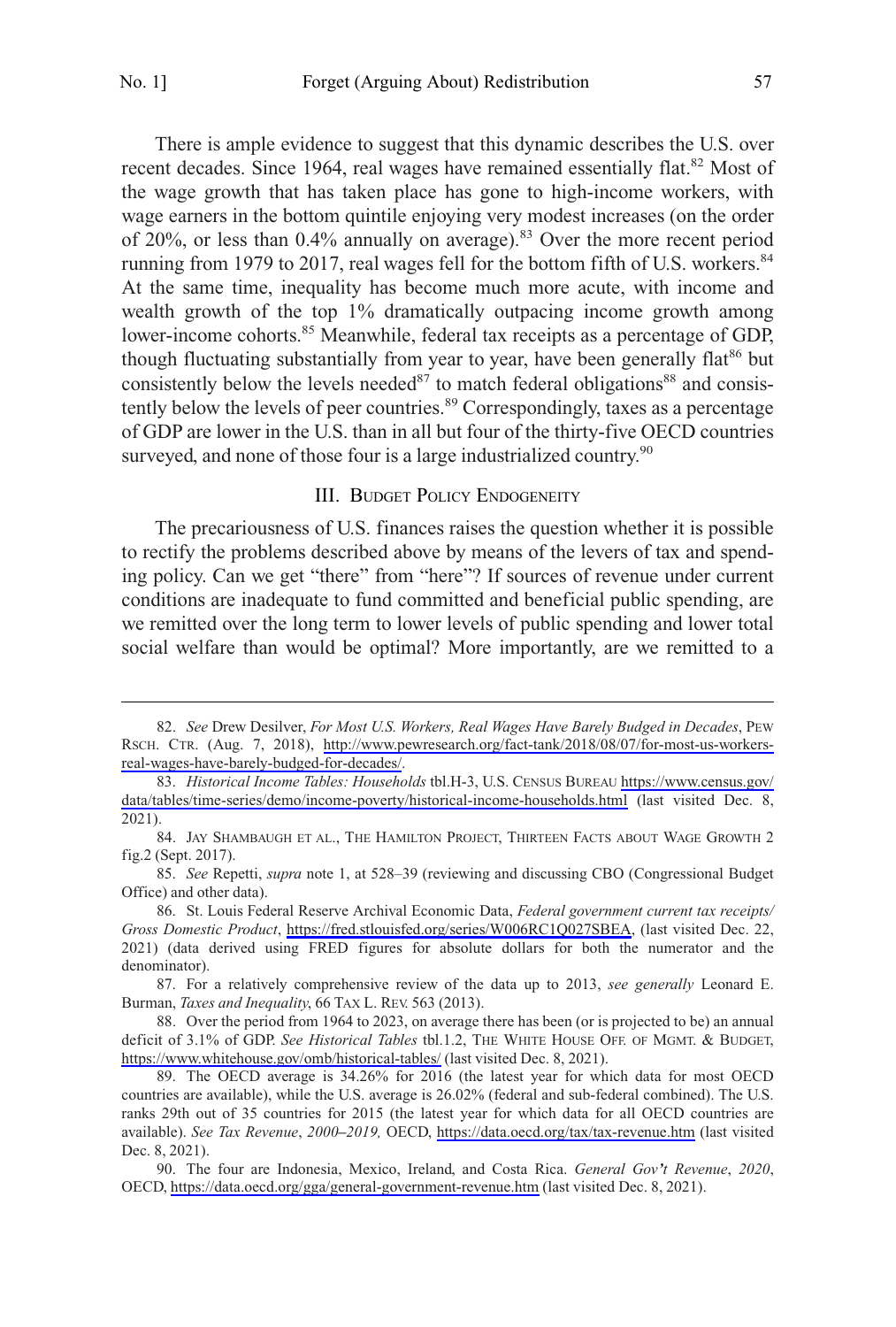<span id="page-17-0"></span>cycle of ever-increasing disparities between budget commitments and the capacity to meet them?

Data and theory suggest the answer is no to both questions. This part briefly explores both. Throughout, it is important to keep in mind two points, both of which, though appreciated in some quarters, are often left out of public discussion. The first is that the distributive and allocative effects of government policy are the result of taxation and spending combined. It may not much matter if a given tax, or even the tax system as a whole, when viewed in isolation from spending, is regressive relative to some baseline of desirable progressivity (assuming one could be agreed on). If tax revenues purchase goods that have progressively distributed benefits, the overall effect may be progressive. Without knowing how revenues are expended, it is difficult to judge the efficacy of the tax system or the distributive properties of government policy generally. Secondly, Edward Kleinbard's observation about the relationship between taxing and spending previously cited bears repeating: tax policy is the handmaiden, and spending is the sovereign.<sup>91</sup> By this Kleinbard means not only that the purpose of taxation is to spend, but also that the allocative and distributive effects of spending dominate those of taxation.

To this last observation, the discussion below suggests a slight emendation and also an expansion. The emendation is that fiscal policy no less than tax policy is the handmaiden to spending's sovereignty. The question of how to optimize the provision of revenue to the government is not confined to determining how to raise revenue at the lowest cost at any given time; it also involves the question of when to raise it—of identifying the period or periods from which the revenue should be raised. The endogeneity of tax policy to spending policy means the metaphor must be extended even further. Spending policy itself in great measure determines the extent to which tax policy is effective. If tax policy is the handmaiden, the instruments it uses to serve the sovereign are in large measure furnished by the sovereign.

# *A. Comparable Fiscal Systems*

Progressivity is not entirely well defined, but as a general matter it embodies the idea that taxpayers in higher income (or consumption, wealth, etc.) cohorts pay a larger percentage of whatever the tax base includes than do those in lower cohorts.<sup>92</sup> By many measures that implement this idea, the U.S. tax system, viewed in isolation from spending, is more progressive than most if not all of its developed country counterparts. The Mercatus Center at George Mason University, using OECD data, concluded that in the mid-2000s the U.S. tax system (all levels combined) was more progressive than that of any other OECD

<sup>91.</sup> *See* KLEINBARD, *supra* note 13, at xxi–xxii.

<sup>92.</sup> *See, e.g.*, *How Should Progressivity Be Measured?*, TAX POL'Y CTR.: BRIEFING BOOK, [https://](https://www.taxpolicycenter.org/briefing-book/how-should-progressivity-be-measured)  [www.taxpolicycenter.org/briefing-book/how-should-progressivity-be-measured](https://www.taxpolicycenter.org/briefing-book/how-should-progressivity-be-measured) (last visited Dec. 8, 2021) ("A tax is progressive if, on average, household tax burdens rise with incomes."). A slightly more precise definition would measure progressivity by the extent to which higher income (or consumption or wealth, depending on the tax base) cohorts pay a disproportionately larger fraction of tax per dollar of taxed item.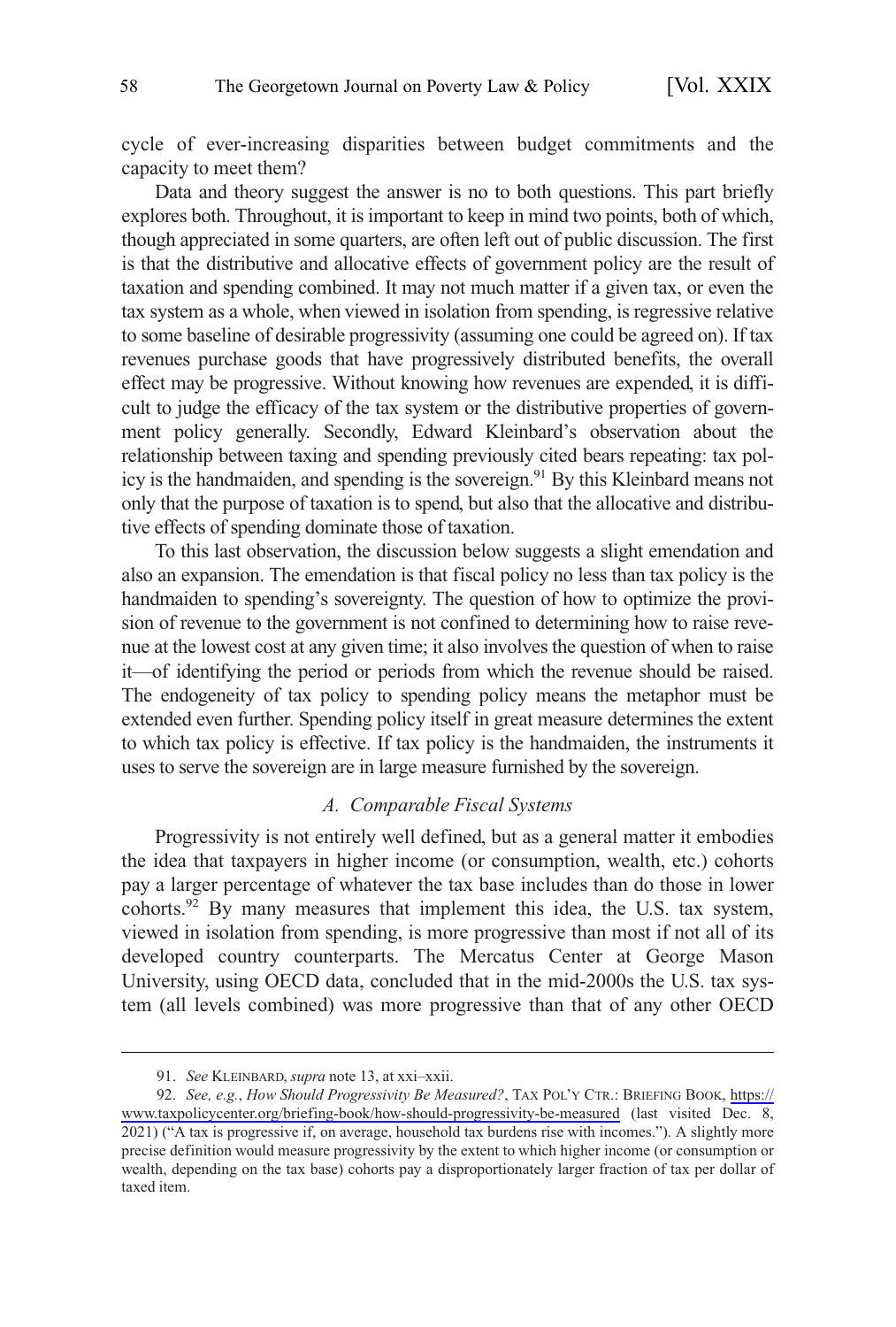country.<sup>93</sup> The Mercatus Center used the percentage of governmental outlays paid by the top 10% of households (by income distribution) as its measure of progressivity.<sup>94</sup> Similarly, the Tax Policy Center notes that federal taxes (primarily income and employment taxes) are highly progressive in relation to comparable taxes in other countries.<sup>95</sup>

At the same time, the U.S. has some of the highest levels of income inequality among OECD countries, ranking, as of 2014, tenth most unequal on a pre-tax and transfer basis and, surprisingly, fourth (behind Chile, Mexico, and Turkey) on an after-tax and transfer basis.<sup>96</sup> If one focuses only on the tax side of the ledger, these facts seem puzzling, perhaps even paradoxical. Why does a highly progressive tax system produce a greater degree of inequality? And why does the U.S. system perform even worse on an after-tax and transfer basis than on a pre-tax basis?

Neither question can be answered satisfactorily unless one combines these observations with two circumstances already discussed. First, overall tax levels in the United States are low. Second, over time, low tax rates lower the productivity of large segments of the population, making them unable to participate in funding even bare bones government spending, much less programs to create human capital. Taking all of these points into consideration, it appears that while the tax system in isolation may be too progressive, the overall system of taxing and spending is too regressive. Perhaps ironically, that regressivity manifests itself on the tax side, in part, in excess progressivity. The fact that the U.S. does worse on equality measures relative to peer countries on an after-tax basis than it does on a pretax basis corroborates the point. $97$  When tax revenues are too low for a long enough period of time, public spending that would finance productivity-enhancing public goods and would create human capital dries up. As lower and middleincome strata become impoverished, only those at the top of the income or wealth

*Progressivity of Taxes in OECD Countries, Mid-2000s*, MERCATUS CTR., [https://www.](https://www.mercatus.org/system/files/progressivity-of-taxes-oecd-countries-analysis-pdf_1.pdf) 93. [mercatus.org/system/files/progressivity-of-taxes-oecd-countries-analysis-pdf\\_1.pdf](https://www.mercatus.org/system/files/progressivity-of-taxes-oecd-countries-analysis-pdf_1.pdf) (last visited Dec. 8, 2021). (The calculation is based on a simple measure of the share of total taxes paid by the richest 10% of the population. Other measures could come out differently, as there is no accepted metric for progressivity other than that upper tiers of the base pay more as a percentage of the base than do lower tiers.).

<sup>94.</sup> *See id.*; *see also* OECD, GROWING UNEQUAL? INCOME DISTRIBUTION AND POVERTY IN OECD COUNTRIES 107 tbl.4.5 col.B.1 (2008).

<sup>95.</sup> Roberton C. Williams, *Federal Taxes Are Very Progressive*, TAX POL'Y CTR.: TAXVOX (Aug. 11, 2016) <https://www.taxpolicycenter.org/taxvox/federal-taxes-are-very-progressive> ("The US federal tax system is highly progressive, primarily because individual income tax rates rise sharply with income and refundable tax credits lead to negative income taxes for households with low income."). It would be more accurate to say that the primary reason is low rates on high earners and even lower rates on low earners, relative to their counterparts in other industrialized countries.

<sup>96.</sup> CHYE-CHING HUANG & NATHANIEL FRENTZ, CTR. ON BUDGET AND POL'Y PRIORITIES, WHAT DO OECD DATA REALLY SHOW ABOUT U.S. TAXES AND REDUCING INEQUALITY? 4–5 (May 12, 2014).

*Inequality of Incomes Before and After Taxes and Transfers, 2014*, OUR WORLD IN DATA, 97. <https://ourworldindata.org/grapher/inequality-of-incomes-before-and-after-taxes-and-transfers-scatter> (last visited Dec. 8, 2021) (finding, on a pretax basis, in 2014 the U.S. was tied for seventh worst out of the (then-) thirty-six OECD member states, at 0.51; on an after-tax basis, it was tied for third worst, at 0.39).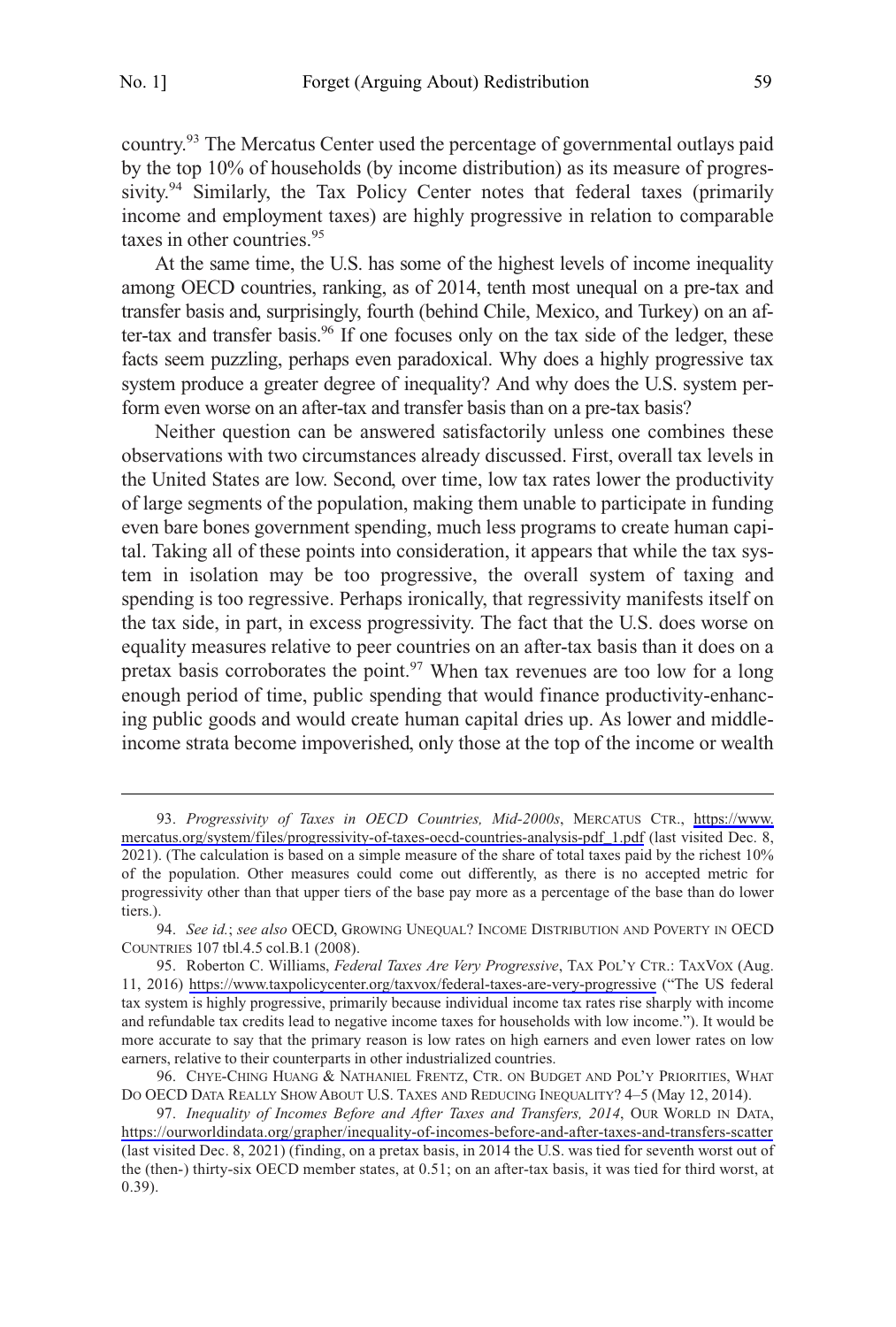distributions can afford to pay for any public goods, much less an efficiency-optimizing level. Those lower down necessarily experience a drop in effective tax rates because they cannot earn enough to pay for much of anything, resulting in greater tax progressivity. However, because government revenue declines, revenues that the government does realize are available only to fund a smaller public sector, thereby curtailing or omitting financing for programs other than defense, police protection, and other basic needs, creating a downward spending spiral.

Under this analysis, steep tax progressivity in the company of low overall rates on high earners (compared to the rates of peer countries) is less a weapon against inequality than an artifact of it. Specifically, as taxes were reduced across the board starting in the 1980s, revenues fell and funding for social programs came under intense pressure. This pressure has been only incompletely relieved through deficit spending, and significant, even disastrous, cuts to programs to develop and maintain human capital have persisted.<sup>98</sup> Critically, these programs are highly progressive in effect, as the earlier discussion of Head Start illustrated.<sup>99</sup> The result over time of the reduction or elimination of anti-poverty programs is to deprive their beneficiaries of the capacity to finance them (in substantial measure). Instead, revenue sources for necessary government operations become skewed to higher income and wealth brackets because these are the only groups (now) that can afford to pay to keep the lights on. The overall effect (compared to peer countries) is lower taxes for upper-income and wealth strata, but necessarily still lower taxes for those in lower strata because they simply cannot afford to pay more. Thus, we observe progressivity at the same time as a seemingly puzzling inability to pay for social programs. The missing link is the fact that taxes nevertheless remain low, even on higher-income cohorts.<sup>100</sup>

As evidence that this dynamic describes the U.S. experience, consider the differences between the U.S. tax base and the typical tax base of comparably developed countries with respect to consumption taxes. Apart from the U.S., every OECD country imposes a value-added tax (VAT).<sup>101</sup> By contrast, consumption taxes in the U.S. are much lower and for the most part are levied at subnational levels (mostly retail sales taxes, or RSTs). Viewed in isolation, the VAT, which in

<sup>98.</sup> *E.g.*, U.S. DEP'T OF HEALTH & HUM. SRVS., INDICATIONS OF WELFARE DEPENDENCE: ANNUAL REPORT TO CONGRESS (Dec. 19, 2008) (using as an example that TANF (formerly AFDC) spending declined from \$238 per month per recipient to \$154 between 1977 and 2006 (in 2006 dollars)).

<sup>99.</sup> *See generally* KLEINBARD, *supra* note 13, at 63–101, for a general discussion of the progressive effects of many spending programs.

<sup>100.</sup> Gustav Fritzon & Jacob L. Timbro, *Taxing High Incomes: A Comparison of 41 Countries*, Fig. 1 (ranking U.S. 32<sup>nd</sup> out of 41, with all countries from 33 through 41 being non-peers (either much lower GDP per capita, tax havens or very small)), *available at*: [https://files.taxfoundation.org/](https://files.taxfoundation.org/20191022160341/Taxing-High-Income-A-Comparison-of-41-Countries-PDF.pdf) [20191022160341/Taxing-High-Income-A-Comparison-of-41-Countries-PDF.pdf.](https://files.taxfoundation.org/20191022160341/Taxing-High-Income-A-Comparison-of-41-Countries-PDF.pdf)

<sup>101.</sup> Michael Keen & Ben Lockwood, *The Value-Added Tax: Its Causes and Consequences* 3 (Int'l. Monetary Fund, Working Paper No. 07/183, 2007). A VAT base in theory also can be income or even gross receipts, but all extant VATs are consumption rates. *See also* NEIL BRUCE, WASH. STATE TAX STRUCTURE STUDY COMM., VAT CHOICES, [https://dor.wa.gov/sites/default/files/legacy/Content/](https://dor.wa.gov/sites/default/files/legacy/Content/AboutUs/StatisticsAndReports/WAtaxstudy/VAT_Choices.pdf)  [AboutUs/StatisticsAndReports/WAtaxstudy/VAT\\_Choices.pdf](https://dor.wa.gov/sites/default/files/legacy/Content/AboutUs/StatisticsAndReports/WAtaxstudy/VAT_Choices.pdf) ("A VAT can be levied on a *gross product*, *income*, or *consumption-type* base.").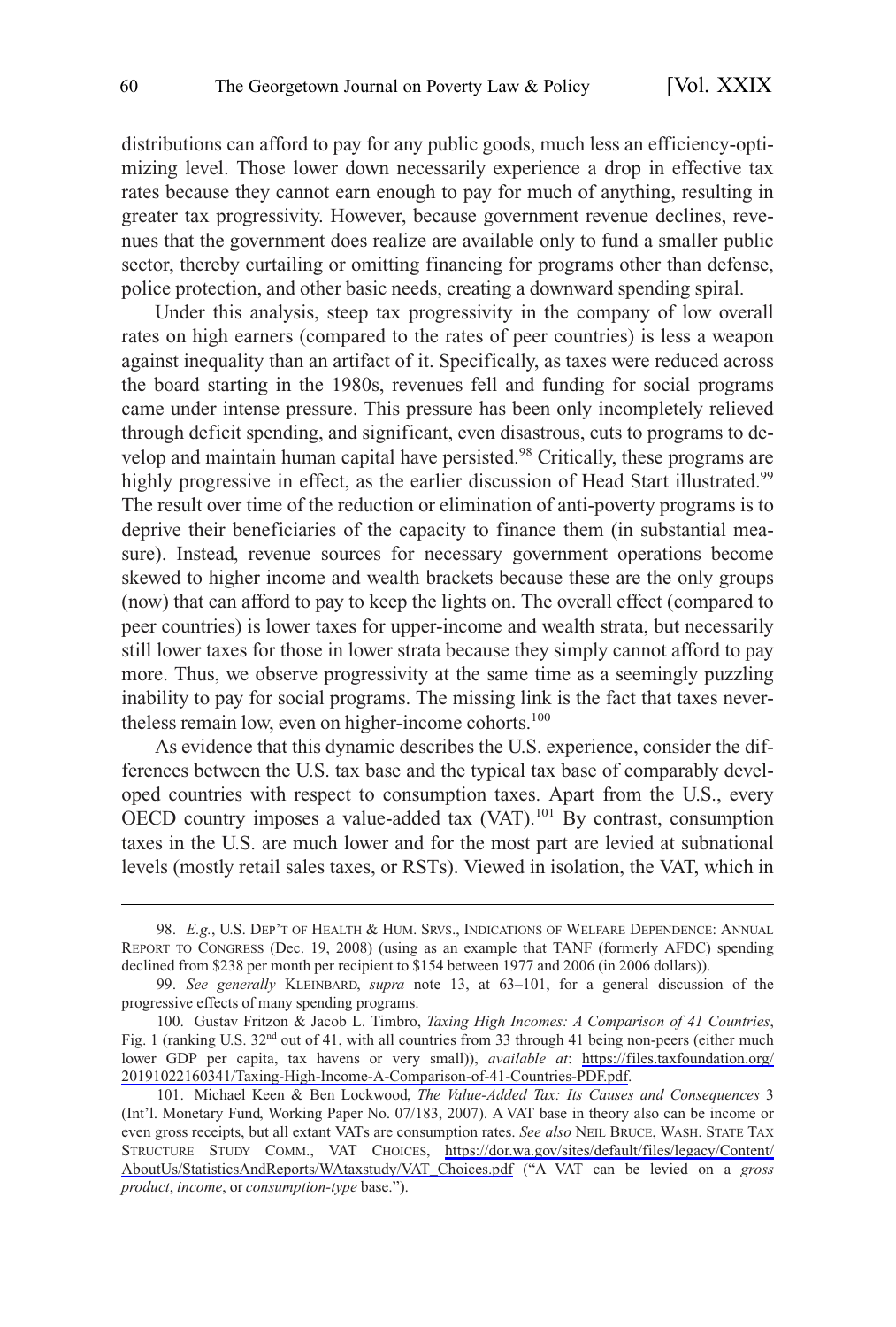economic incidence is very similar to an  $RST$ ,<sup>102</sup> is more regressive than almost any income tax because it does not tax savings and is not graduated (in any administered form). Nevertheless, because the tax typically functions as part of a revenue system that funds public goods that dramatically increase the resources of lower socio-economic strata, it is "affordable" (and indeed progressive in effect).<sup>103</sup> Middle class taxpayers have more resources in these systems than do their U.S. counterparts, and these resources are available as revenue sources for public goods that ensure their continuing availability. Meanwhile, the advantages of adding a VAT to the mix in efficiency terms are probably substantial. As a number of commentators have noted, the optimal tax system from an efficiency perspective is probably a combination of taxes that each reach a somewhat different base at reasonably low rates.<sup>104</sup>

These considerations suggest that, in broad strokes, the following range of policy options is available as measured over the long term (say, three to four decades).

- 1. Government spending remains so low that a spiral of ever-smaller government and increasing inequality results, with some sort of collapse or shock at the terminus, as wealth becomes so concentrated that meaningful governmental programs, even those to support basic infrastructure, disappear. This seems to be our current trajectory, though the first six to eight months of the Biden Administration give some indications of a shift towards options 2, and 3,, below.<sup>105</sup>
- 2. Government spending increases to the point where an inefficient equilibrium is reached. For example, taxes might go up modestly (measured on an average annual basis over many years) so that total social wealth through the income distribution is sufficient to fund the programs that maintain social welfare at a constant level. This suboptimal result effectively would perpetuate successful rent-

<sup>102.</sup> Keen & Lockwood, *supra* note 101, at 5. By substituting depreciation and amortization for immediate expensing, a VAT can also mimic an income tax. *See* Joel Slemrod, *Deconstructing the Income Tax*, 87 AM. ECON. REV. 151, 154 (1997). In practice, however, no country uses an income VAT. *See* ERIC TODER ET AL., TAX POL'Y CTR., USING A VAT TO REFORM THE INCOME TAX 2 (2012) , [https://](https://www.taxpolicycenter.org/sites/default/files/alfresco/publication-pdfs/412489-Using-a-VAT-to-Reform-the-Income-Tax.PDF)  [www.taxpolicycenter.org/sites/default/files/alfresco/publication-pdfs/412489-Using-a-VAT-to-Reform](https://www.taxpolicycenter.org/sites/default/files/alfresco/publication-pdfs/412489-Using-a-VAT-to-Reform-the-Income-Tax.PDF)[the-Income-Tax.PDF](https://www.taxpolicycenter.org/sites/default/files/alfresco/publication-pdfs/412489-Using-a-VAT-to-Reform-the-Income-Tax.PDF) (noting that the VAT is a broad-based consumption tax used in more than 130 countries).

<sup>103.</sup> *See* KLEINBARD, *supra* note 13, at 21–25, for an extended discussion of this point.

<sup>104.</sup> *See, e.g.*, David Gamage, *The Case for Taxing (All of) Labor Income, Consumption, Capital Income, and Wealth*, 68 TAX L. REV. 355, 380–81 (2014) (noting that because deadweight loss generally increases as the square of the tax rate, the use of two tax instruments along different dimensions may sum to less total distortion than the use of either alone at a higher rate).

<sup>105.</sup> As of November 2021, Congress is debating the Administration's \$3.5 trillion 2022 budget blueprint, which proposes much more robust public spending than in recent history. *See* OFF. OF MGMT. & BUDGET, BUDGET OF THE UNITED STATES GOVERNMENT, FISCAL YEAR 2022, 1–12 (2021) (detailing extensive new spending proposals).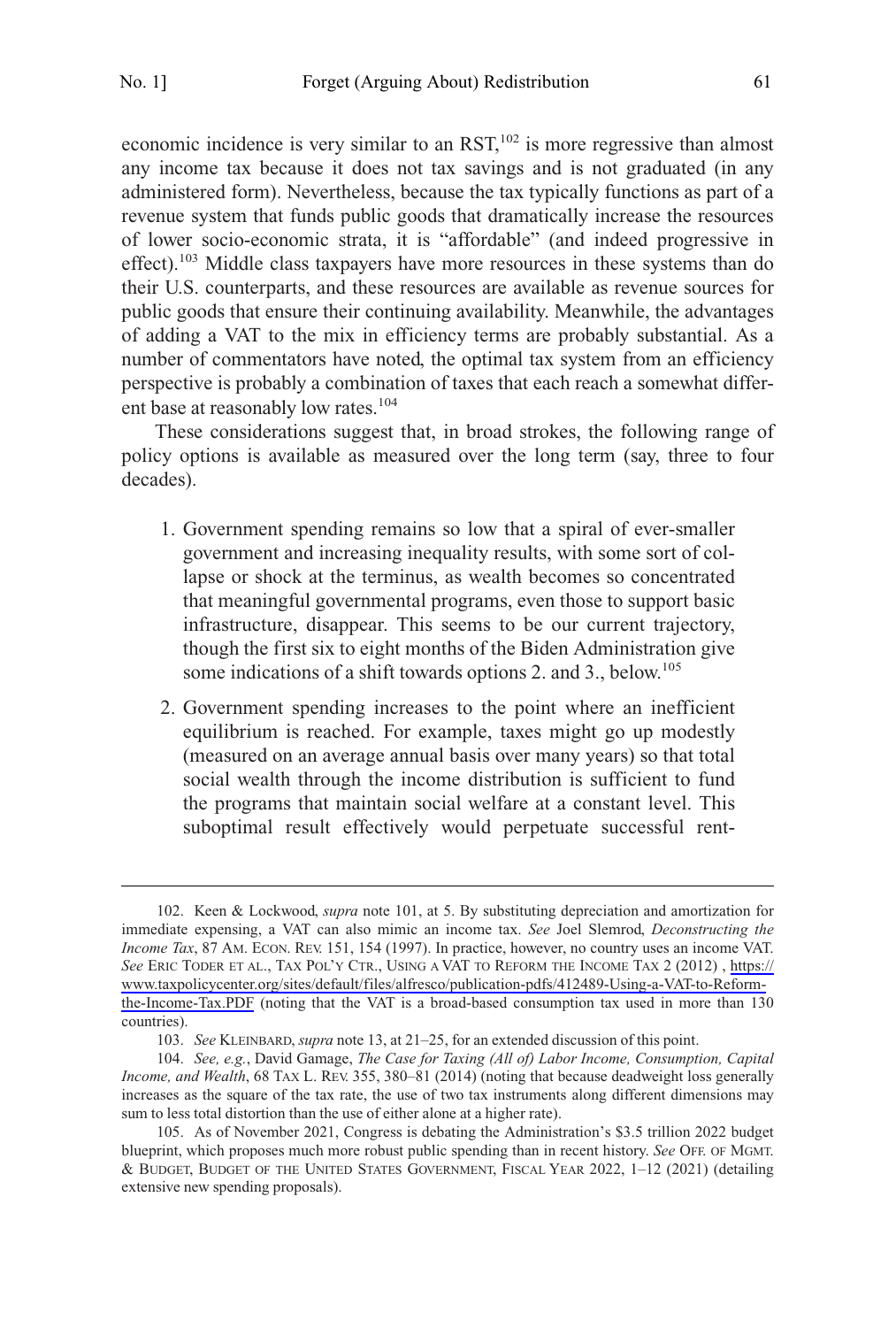<span id="page-21-0"></span>seeking at upper-tier income and wealth levels when measured against the allocation of public and private outlays that maximizes total social wealth (or that maximizes some other specified utility function), but it would reduce the short-term siphoning of resources to upper income strata that has marked the last four decades of policy.

3. Funding at a level and of a type that on average and over the long term maximizes the chosen utility function, whatever that may be.

# *B. Budget Policy Endogeneity*

If the choices above seem difficult, a brighter side is that budget policy endogeneity remains a powerful, if underappreciated tool to adjust the current trajectory. Again, the term "budget policy endogeneity" denotes the phenomenon that current spending choices have significant effects on the capacity of the system to raise revenue in the future.<sup>106</sup>

Taking a step back, the basic public finance question is how to allocate societal resources in the manner that maximizes some social welfare function, such as overall utility or some combination of total utility and equitable resource distribution.107 Societal resources are distributed, however, both across sectors and over time, meaning that budget policy endogeneity ought to figure heavily in any answer to that question. There is no requirement that spending and revenue match temporally, any more than there is a requirement that public and private sector revenues in any given period be proportional to public and private outlays. The optimal mix of outlays includes both public and private spending and taxing in varying proportions, and spending and taxing now and later. By decoupling the taxing and spending sides (in the short- to medium-term), policy makers have greater flexibility to maximize social welfare by taking advantage of the fact that it may be cheaper in real terms to pay for a good in a period different from that of its production and consumption. Recognizing the endogeneity of tax reform to revenue-raising, the case for decoupling becomes stronger.

Suppose the government needs to spend \$X now to create some greater amount, \$Y, of wealth over time. In many cases, spending \$X now and paying for it later will result in more total social wealth than does matching revenues and outlays, because today's \$X outlay will make \$Y available down the road to pay the \$X, making the burden lower in real terms than it would be currently, even with the interest cost. So viewed, spending the \$X now together with deferral of

<sup>106.</sup> *See* Buchanan, *supra* note 11.

<sup>107.</sup> Russell S. Sobel, "Welfare Economics and Public Finance," 25, *in* HANDBOOK OF PUBLIC FINANCE (Jürgen G. Bockhaus & Richard E. Wagner, eds. 2004) ("Operationally, it has been standard practice in public finance for economists to incorporate equity goals into economic models through an explicit representation of a social welfare function, the social welfare function simply being some algebraic transformation of the utility levels of the members of the society." (citing footnote omitted)).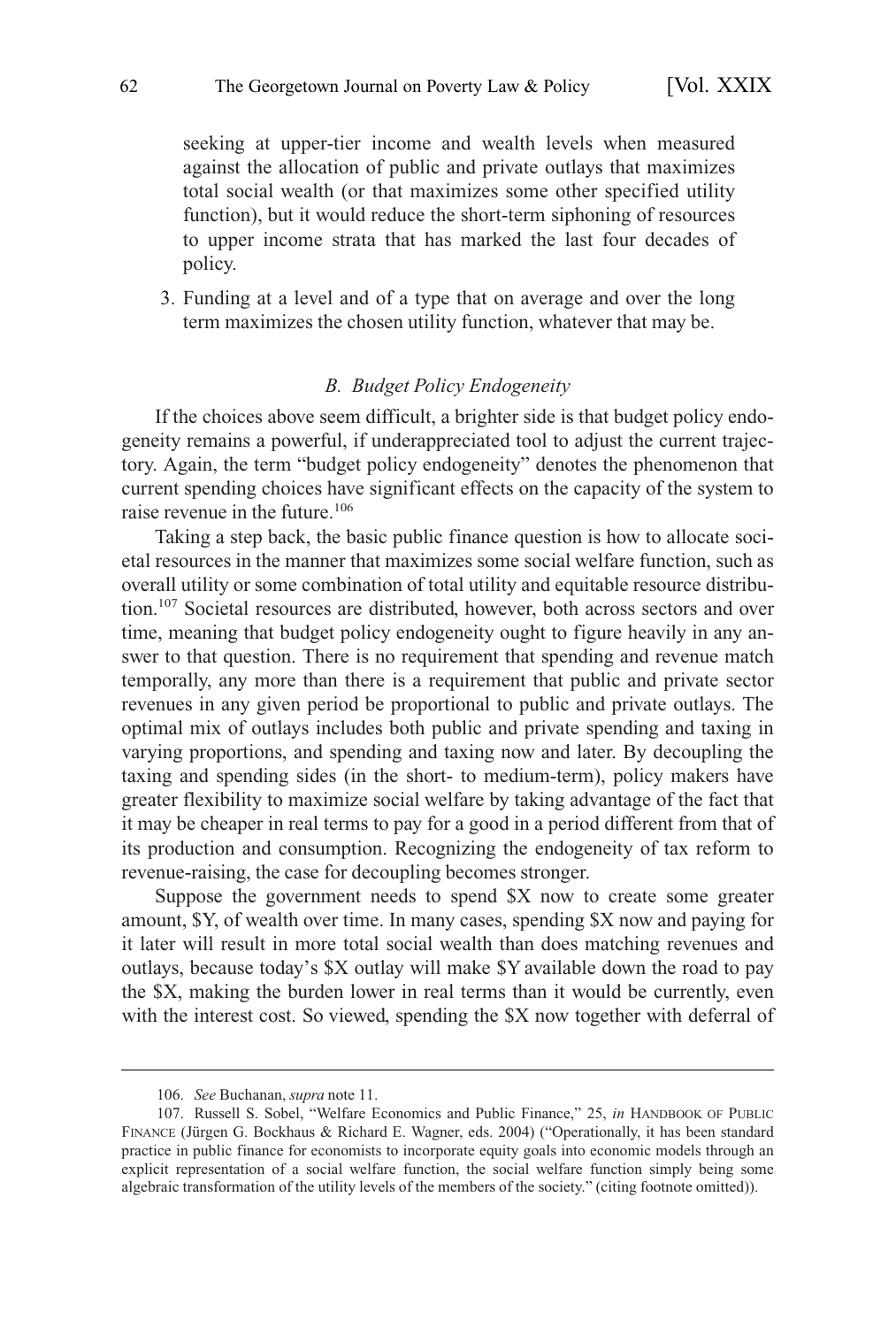<span id="page-22-0"></span>payment actually represents the creation of an asset that would not exist if either spending were deferred, or revenue were not. Indeed, one can reframe the question of when to spend and when to tax in terms of maximizing net present value. If the future benefit of current spending policies is reduced to present value, then what appears on a cash flow basis as a deficit is in fact the creation of a present surplus. As an example, the U.S., lacking a VAT, could spend in the short term as though it had one. If the spending increased the resources of individuals who will then help pay the VAT, the programs would then have become "affordable" after all, albeit with an added financing cost from governmental borrowing. Given the dire condition of middle- and lower-income tiers in the U.S., that borrowing cost is less in welfare terms than would be the cost of an additional concurrent tax.

# *C. Political Economy Considerations*

One might agree with the preceding analysis as a theoretical matter but object that making the political case for budgeting on a net asset value basis will be impossible. This section makes a few observations about the current state of public discourse and offers some thoughts about moving forward.

# 1. Reframing Tax Policy as Budget Policy

A better framing of policy choices would more closely link taxing and spending decisions than does current discourse. There appears to be almost no public awareness of the idea that some goods are best purchased in private markets and others through some kind of public provision, depending on the extent to which the goods are private, public, or somewhere in between.<sup>108</sup> Instead, the usual framing is whether various governmental programs are affordable or, what is the same, what can be done to limit deficits. For example, the Congressional Budget Office (CBO) periodically issues a volume of policy options called "Options for Reducing the Deficit."109 As of 2019 it included a list of 121 options that would reduce federal spending or increase federal revenues (that is, through enhanced collections). Unsurprisingly, with one exception, none of the options considers the positive revenue effects of funding the programs identified in the document. The point of this observation is not that the list fails to take revenue effects into account, but rather that the document itself reveals the myopic orientation of the federal government and public discourse toward budgeting matters.

It is notable that the list includes one item, increased funding for the Internal Revenue Service as a revenue raiser, $110$  which reflects the shift in orientation suggested here. The basis for this choice is that the marginal revenue from additional audit resources is estimated to exceed the marginal cost by nearly three-to-one

<sup>108.</sup> For a general description of the differences among public, private, club and common goods, *see* David Collier, Judy LaPorte & Jason Seawright, *Putting Typologies to Work: Concept Formation, Measurement, and Analytic Rigor*, 65 POL. RES. Q. 217, 224 (2012).

<sup>109.</sup> *See, e.g.*, CONG. BUDGET OFF., OPTIONS FOR REDUCING THE DEFICIT: 2019 TO 2028 (Dec. 13, 2018).

<sup>110.</sup> *See id.*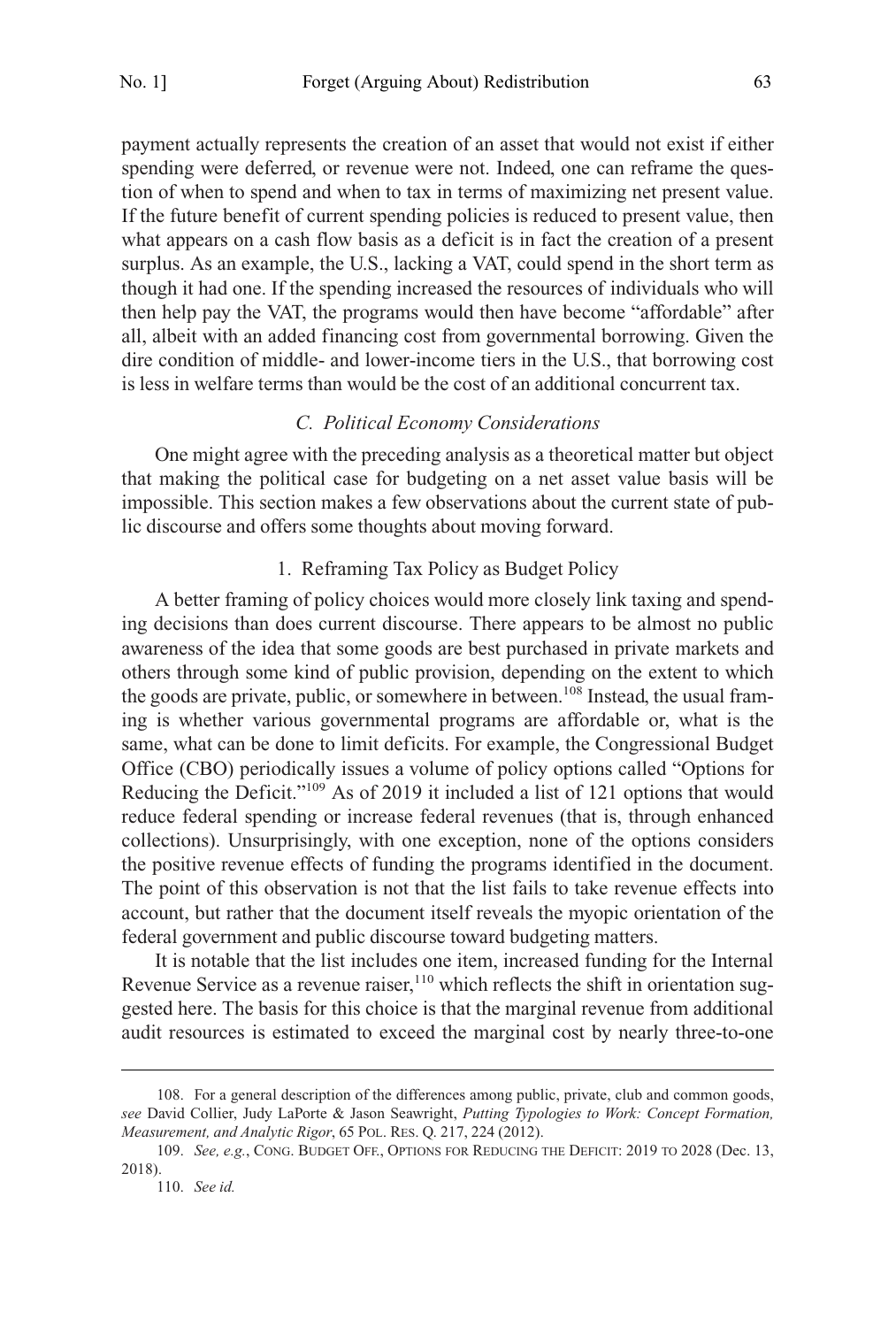over the ten-year window from 2019 to 2028.<sup>111</sup> Although the link between the outlay and revenue is perhaps clearer here than it is for other social programs, there is no reason why the same approach should not be applied more widely. Adopting this approach would reorient the focus from the inevitably partial analysis of spending to the more general one of optimal purchasing decisions. For example, consider the debate on a recent proposal to extend paid family leave through a bill that would enhance family leave and provide protections to employees and employers.112 Among the questions raised, the principal question was how the federal government would pay for the proposal. The provision includes an increase in payroll taxes that the CBO estimates would raise a net of \$319 billion over a ten-year window; the increased federal outlays over the same period of time would be a net of \$547 billion.<sup>113</sup> Because the associated tax increase will not fully pay for the program, it is likely dead as a political matter until someone can persuade elected officials (including, presumably, a Democratic president) that the benefits of the program justify the cost.

But this framing importantly distorts the debate on whether the act should be passed. To simplify matters, suppose that no other superior public spending program —in the sense of return on dollars invested—is available. And suppose further that the value of the spending in terms of continuity of worker employment, maintenance of skills, and other quantifiable factors was added as a dollar line item. If the return on spending for the program also exceeds the marginal return to private spending, the government should enact the program without regard to whether it has a revenue offset. To be sure, the legislation must be "paid for" at some point, but there is no reason to tie passage of the legislation to an associated revenue raiser. The government does not need, nor should it try, to associate every outlay with an associated revenue item any more than a business ought to limit profitable spending on the basis that its cash on hand is less than the cost. One reason for this is that the return may not materialize for a number of years. For another and more compelling reason, the government seeks to cover its costs but not necessarily by associating each outlay with an associated revenue raiser. Rather the government ought to raise revenue as efficiently as possible—that is, by minimizing deadweight loss.114 The question of how to meet the revenue target is distinct from that of how the revenue should be spent.

There is precedent for such a reorientation in thinking. In the early 1960s, Stanley Surrey, then a professor at Harvard Law School and later the Assistant Treasury Secretary for Tax Policy, introduced and popularized the idea of the "tax expenditure budget" (TEB).<sup>115</sup> Concerned that Congress had strayed too far from

<sup>111.</sup> *Id.* at 306.

<sup>112.</sup> H.R. 1185, 116th Cong. (2020).

<sup>113.</sup> Letter from Phillip L. Swagel, Dir., Cong. Budget Office, to Hon. Kevin Brady, Ranking Member, Comm. on Ways and Means (Feb. 13, 2020) (on file with author).

<sup>114.</sup> *See* Harvey S. Rosen, *Public Finance*, in THE ENCYCLOPEDIA OF PUBLIC CHOICE 252, 252-62 (Charles K. Rowley & Friedrich Schneider eds., 2004).

<sup>115.</sup> Edward D. Kleinbard, *Tax Expenditure Framework Legislation*, 63 NAT. TAX J. 353, 357–60 (2010).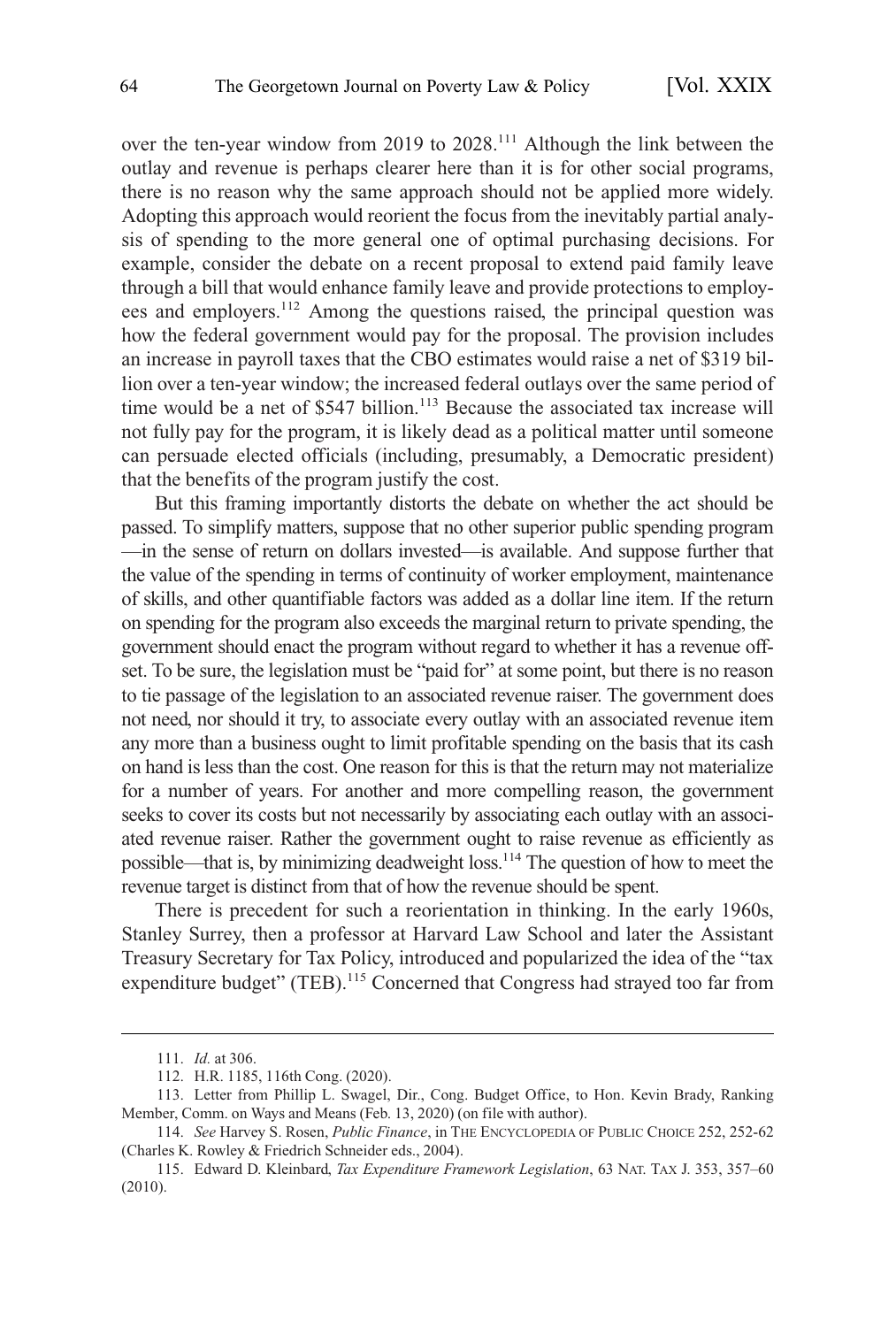its mission of using the tax system to raise revenue efficiently, Surrey advocated the adoption of the TEB as a measure of the extent to which Congress implemented what were in effect spending programs through the tax code.<sup>116</sup> For example, a research and experimentation (R&E) deduction, though cast as a tax break, is economically identical to a federal subsidy for R&E, not a refinement of the income concept.<sup>117</sup> Therefore, a R&E deduction should be listed as a government spending program, not as an adjustment to the tax base. Similarly, a deduction for "home mortgage interest" expenses represents a subsidy to owner-occupied housing, not a more accurate measure of homeowners' income.<sup>118</sup> The main purpose of the TEB was to discipline Congress to acknowledge its programmatic spending by accounting for it with an annual dollar value and publicizing the numbers.<sup>119</sup>

Although not without controversy, the TEB concept has had a significant impact on budgeting.<sup>120</sup> By statute, the federal government annually compiles and publishes a TEB.<sup>121</sup> As a result, an estimate of the cost of running social programs through the federal income tax becomes widely available and features prominently in budgeting decisions.<sup>122</sup> There is no reason in principle why a similar reorientation of taxing and spending could not take place again. Under such a program, the government would include estimates of both costs and benefits from spending programs over a relevant budget window. The resulting table would give an estimate of the net increase or reduction in national wealth rather than (just) a comparison of revenues to expenses for each budget item. As a further refinement, the government could compare the expected rate of return on each item to the risk-free rate or some other benchmark as a way of prioritizing both its own spending items and whether marginal dollars should be left in private hands or remitted as tax revenue.

<sup>116.</sup> *See, e.g.*, Paul R. McDaniel & Stanley S. Surrey, *Tax Expenditures: How to Identify Them; How to Control Them*, 15 TAX NOTES 595, 596 (May 24, 1982).

<sup>117.</sup> I.R.C. § 174.

<sup>118.</sup> I.R.C. § 163(h)(3).

<sup>119.</sup> Leonard E. Burman*, Is the Tax Expenditure Concept Still Relevant?*, 56 NAT. TAX J. 613, 613 (2003).

<sup>120.</sup> Among other reasons, the TEB is controversial because it presupposes as a baseline a "normative income tax" and it is not clear that such a concept exists. For example, does the realization rule, which generally operates to defer taxation of gains and losses on assets until the taxpayer disposes of them, count as part of a normative income tax? Are deductions for state and local taxes entirely tax expenditures or do they count at least in part as a measure of real economic income? *See* Douglas A. Kahn & Jeffrey S. Lehman, *Tax Expenditure Budgets: A Critical View*, 54 TAX NOTES 1661, 1662–63 (Mar. 30, 1992) for a discussion of these and other problems. Nevertheless, the concept of a TEB is useful because there is wide agreement that some tax rules plainly implement a normative income tax base and others do not. *See generally* Edward D. Kleinbard, *Tax Expenditure Framework Legislation*, 63 NAT'L TAX J. 353 (2010) (discussing the advantages of a TEB and many of the flaws associated with its current incarnation).

<sup>121.</sup> The Congressional Budget and Impoundment Control Act of 1974, Pub. L. No. 93–344, §§ 101(c), 102(a), 88 Stat. 297 (1974). Both the Office of Management and Budget and the Joint Committee on Taxation publish TEBs.

*See, e.g.*, *What Is the Tax Expenditure Budget*, TAX POL'Y CTR.: BRIEFING BOOK, [https://](https://www.taxpolicycenter.org/briefing-book/what-tax-expenditure-budget)  122. [www.taxpolicycenter.org/briefing-book/what-tax-expenditure-budget](https://www.taxpolicycenter.org/briefing-book/what-tax-expenditure-budget) (last visited Dec. 8, 2021) (detailing the TEB and commentary thereon).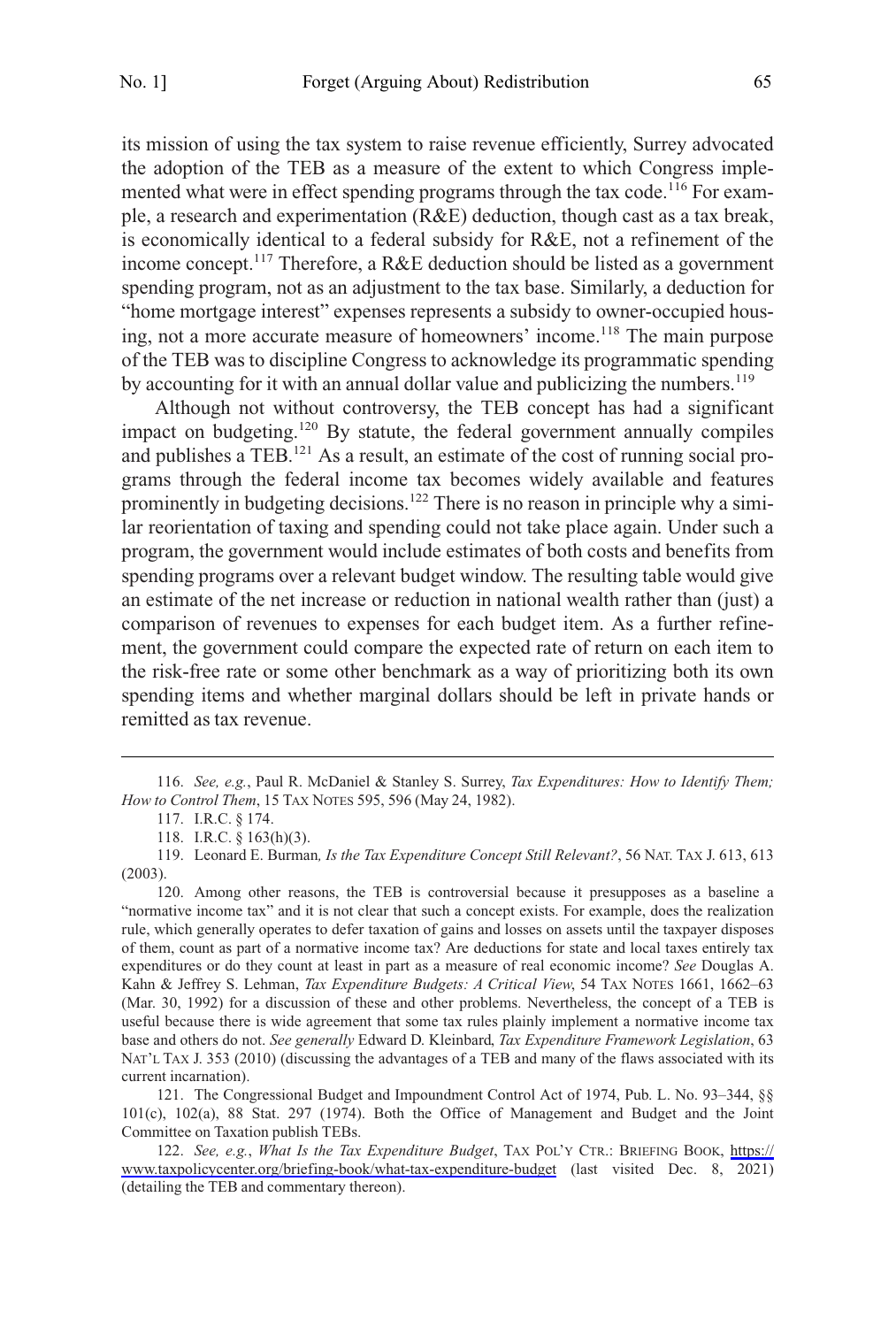# 2. Introduction of Net Present Value ("NPV") Concepts

<span id="page-25-0"></span>A second mechanism to improve public discourse would be to decouple short- to medium-term spending from short- to medium-term revenue raising. Instead, a focus on budgeting over time for some reasonable period, such as one or two generations, rather than on current balances or even on a ten-year window, would permit a better evaluation of the effects of both tax and fiscal policy.<sup>123</sup> Within the larger window, the temporal questions are when to spend and when to save, such that the relevant social welfare function is maximized. Congress could implement this idea by adopting a horizon over which all taxing and spending programs are measured and, within that horizon, estimating the optimal times for spending and for revenue-raising (including, of course, the time-value cost of early spending and the time-value benefit of early taxing). As in the case of the TEB, there is some precedent for this type of orientation. A sizable literature addresses the cyclical or counter-cyclical effects of various tax bases on the business cycle.124 One focus of this literature is the question of how to adjust taxes in relation to economic conditions as a way to minimize the burden that taxes impose.<sup>125</sup> As a general matter, for instance, an income tax is thought to be beneficially counter-cyclical, because it tends to be lower in recessionary periods and higher when taxpayers have more income. By contrast, consumption taxes do not become less burdensome in recessionary periods. This focus is similar to the one advocated here, except it would also include the spending side of the equation.

As an example, one might put a price of \$3 trillion on necessary federal infrastructure spending. The timing questions become when to make the outlay and when to pay for it. The likely answers are, respectively, as soon as possible and at some point in the future, as determined by maximizing the difference between overall gains in productivity and the costs of borrowing.

#### 3. Shorter-Term Political Considerations

As the preceding arguments suggest, from a political economy perspective, it seems that a reform effort focused on raising tax revenue is unlikely to succeed. Rather, the appropriate course for reform is to focus initially on the spending side, marshaling arguments in favor of a broad provision of public goods spending programs without regard to the short- or even medium-term cost.

<sup>123.</sup> For a thoughtful discussion of some of the advantages and shortcomings of generational accounting, see Shaviro *supra* note 71. For an example of the deleterious effects of a focus only on shortterm fiscal consequences of government policy, consider the wrangling over federal infrastructure spending. Viewed in terms of generational effects, it is obvious that spending well in excess of current levels would dramatically improve total social welfare. Instead, an undue focus on current budgetary effects of infrastructure spending ("How will we pay for it?") hobbles federal spending because of the immediate budgetary consequences.

<sup>124.</sup> *See, e.g.*, Yair Listokin, *Stabilizing the Economy Through the Income Tax Code*, 123 TAX NOTES 1575, 1577 (2009) (noting the automatic stabilization feature of an income tax, which imposes a lower burden in recessionary periods than in other periods).

<sup>125.</sup> *Id.*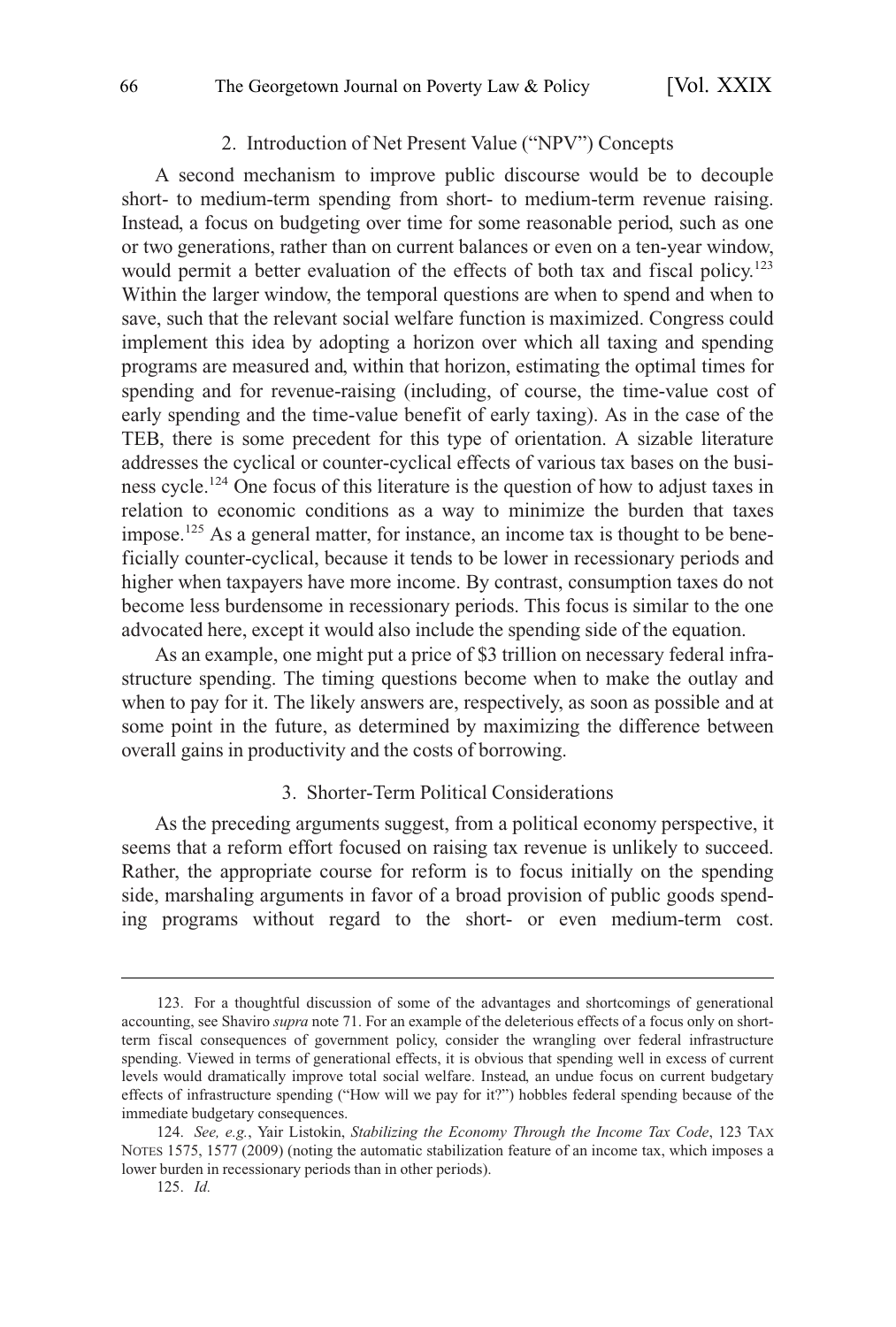Quantification of the benefits would go some way towards addressing this problem. Such an approach is necessary because inequality in resources and the resulting imbalance in control over the terms of public discourse on the revenue side make tax reform that is directly responsive to fiscal shortfalls infeasible. An indirect approach that focuses initially on the benefits of increased spending (net of costs) raises the prospect of providing resources to constituencies who are resource-limited, and thus lack political power. Moreover, pointing to the recent history of deficit spending, including enlarging deficits to finance tax reductions,<sup>126</sup> tends to emasculate political arguments that fiscal probity requires a shrinkage of government spending.

The failure of efforts to increase revenues to fund needed public goods and redistribution is to a large extent traceable to manipulation of the terms of political debate and to the susceptibility of the public to anti-tax rhetoric, as noted in the Introduction. As long as the connection between taxation and the unique capacity of the government to provide certain goods remains obscure, the argument that lower taxes raise everyone's welfare retains a surface plausibility: lower taxes mean that taxpayers have greater resources to purchase needed goods and services. Ideally, one would counter this intuition by making the connection between taxing and efficiency explicit. It becomes necessary to highlight the greater capacity of the government than private markets to supply certain goods. Children *in utero* cannot contract for basic services needed through childhood, but the government can.

By contrast, technical or policy-based efforts to combat the logic that equates lower taxes with higher welfare are likely to remain unsuccessful because of the susceptibility of political actors to control through, most prominently, various forms of media and the influence of money in American politics. The 2017 tax legislation provides a particularly compelling example, though by no means the only one. One of its central provisions is the new Section 199A, the so-called "pass-through deduction."<sup>127</sup> Stated in very general terms, Section 199A reduces the tax rate on business income of certain non-corporate taxpayers by up to 20%. 128 Eligible persons generally include non-employees in non-service sector jobs,<sup>129</sup> though non-employees in service sectors are also eligible for the deduction at lower income levels. $130$ 

<sup>126.</sup> See CONG. BUDGET OFF., THE BUDGET AND ECONOMIC OUTLOOK: 2020 TO 2030 6 fig.1-1 (2020). The 2017 Tax Cuts and Jobs Act is a prominent example, but the 2001 and 2003 Tax Acts also marked large tax reductions that were not "paid for" in the sense that they increased the budget deficit over the relevant 10-year windows. *See* Emily Horton, *The Legacy of the 2001 and 2003 "Bush" Tax Cuts*, Center on Budget and Policy Priorities (Oct. 23, 2017), n. 4 ("Another methodology for estimating the cost of the Bush tax cuts, which focuses on the initial costs of enacting the original 2001 and 2003 tax bills, finds that EGTRRA and JGTRRA combined decreased revenues by about 2.1 percent of GDP in 2004."), <https://www.cbpp.org/research/federal-tax/the-legacy-of-the-2001-and-2003-bush-tax-cuts> (last visited Dec. 22, 2021).

<sup>127. 26</sup> U.S.C. § 199A.

<sup>128. 26</sup> U.S.C. § 199A(a)(1)(B).

<sup>129. 26</sup> U.S.C. § 199A(d).

<sup>130. 26</sup> U.S.C. §§ 199A(b)(3), (e)(2).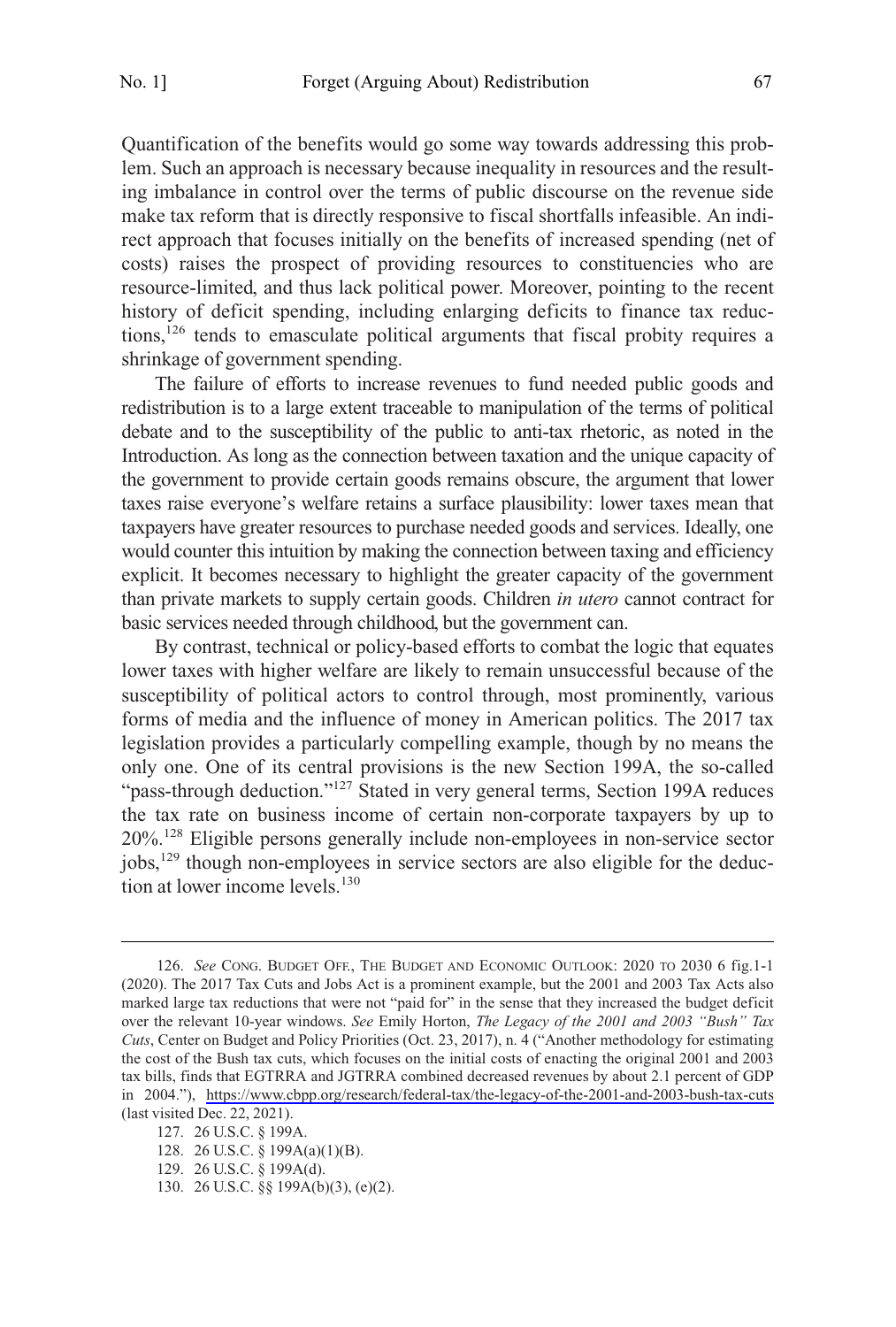As has been widely noted,<sup>131</sup> there appears to be no cogent policy rationale that supports Section 199A. It is unclear why a reduction in the rate that applies specifically to non-corporate income should apply only (at higher income levels) to non-service income, much less why the reduction does not apply to employees at any income level. It is also unclear why Congress would enact a provision as susceptible to manipulation as Section 199A, which relies on unstable distinctions, such as that between employee and independent contractor status or between a service business and a non-service business, to draw lines between qualifying and non-qualifying income. And it is unclear why supporters of the larger bill, who were overwhelmingly Republicans, would support Section 199A, much less the larger bill, once the revenue costs are factored in.<sup>132</sup>

As another example, to take just one more, consider the case of infrastructure funding discussed above. Agreement exists across a wide segment of the political spectrum that such funding would be beneficial, including among both members of the public and elected representatives.<sup>133</sup> Despite this consensus, which has existed for a number of years, only inadequate action has been taken to date. In the fall of 2021, Congress passed the Biden Administration's \$1 trillion infrastructure plan.134 But that plan falls well short—perhaps two-thirds short—of reasonably anticipated infrastructure needs.<sup>135</sup> As of this writing, the Biden Administration's much larger proposed "Build Back Better" legislation, which if passed would substantially complement the measures in the infrastructure bill, seems unlikely to pass.

In each of these cases, as in countless others, the policy failure mystery largely disappears on consideration of the incentives that political actors face in the current environment. Essentially unlimited amounts can be donated to political campaigns, and the threat that donors will withdraw funding, or will fund opponents (especially at the primary stage), exerts considerable influence on political actors.<sup>136</sup> It therefore becomes particularly important to develop a narrative

134. Pub. Law No. 117-58.

<sup>131.</sup> *See, e.g.*, Daniel Shaviro, *Evaluating the New US Pass-Through Rules*, 2018 BRIT. TAX REV. 49, 67 (2018).

<sup>132.</sup> These approximate \$1.5 trillion. JOINT COMM'N. ON TAX'N, JCX-67-17, ESTIMATED BUDGET EFFECTS OF THE CONFERENCE AGREEMENT FOR H.R. 1, THE "TAX CUTS AND JOBS ACT" 8 (Dec. 18, 2017).

*See* Jim Puzzanghera, *Rebuilding Crumbling Infrastructure Has Bipartisan Support. But*  133. *Who Has to Pay for It?*, L.A. TIMES (Dec. 2, 2018), [https://www.latimes.com/business/la-fi](https://www.latimes.com/business/la-fi-infrastructure-congress-trump-20181202-story.html)[infrastructure-congress-trump-20181202-story.html.](https://www.latimes.com/business/la-fi-infrastructure-congress-trump-20181202-story.html) *See also* R.J. Reinhart, *In the News: Public Supports More Infrastructure Spending*, GALLUP (Feb. 12, 2018), [https://news.gallup.com/poll/226961/](https://news.gallup.com/poll/226961/news-public-backs-infrastructure-spending.aspx)  [news-public-backs-infrastructure-spending.aspx](https://news.gallup.com/poll/226961/news-public-backs-infrastructure-spending.aspx) (noting that 64% of Americans support a \$1 trillion federal infrastructure spending program).

<sup>135.</sup> The American Society of Civil Engineers projects a \$2.6 trillion shortfall in the 2020s on U. S. infrastructure spending. AM. SOC'Y OF CIV. ENG'RS, A COMPREHENSIVE ASSESSMENT OF AMERICA'S INFRASTRUCTURE: 2021 REPORT CARD FOR AMERICA'S INFRASTRUCTURE 9 (2021).

<sup>136.</sup> WENDY WEISER & ALICIA BANNON, eds., BRENNAN CTR. FOR JUSTICE, DEMOCRACY: AN ELECTION AGENDA FOR CANDIDATES, ACTIVISTS, AND LEGISLATORS 20 (2018) ("Since the Supreme Court's 2010 decision in *Citizens United v. FEC*, which unleashed unlimited political spending, vast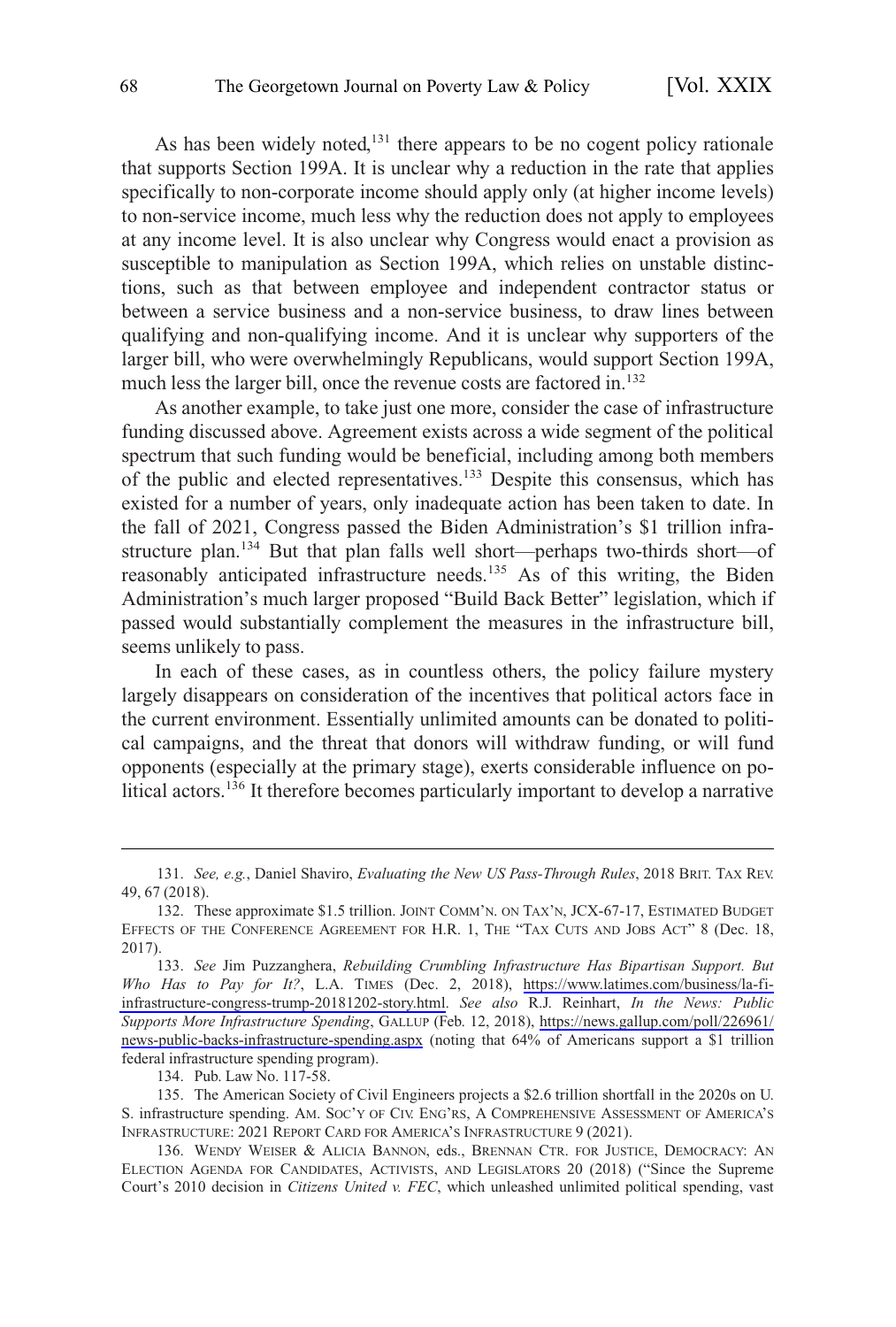<span id="page-28-0"></span>in favor of public investment that associates certain kinds of revenue-raising with wealth creation—that is, that frames spending as the purchase of productive assets. Over time, the success of such an effort would enable sustained funding for public investment that would, in turn, be financed with a more robust yet less progressive tax system applied to more equitably distributed resources.

# IV. "REDISTRIBUTION"

To this point the argument has focused on the allocative effects of governmental spending policy, with particular emphasis on the consequences of attenuated funding of public goods. I have characterized one of these consequences as "redistribution upward." The characterization supposes that an efficient allocation of resources serves as the baseline from which redistribution in any direction is measured. For anyone operating in the tradition of modern economic analysis, this normative orientation likely seems sensible, perhaps even intuitive. The canonical approach of the economics discipline to normative questions is to adopt only the proposition that "more is better."137 That is, all else equal, it is better to have more of a commodity than less. In contrast, questions about how the "more" should be distributed are a matter of political concern that falls outside of the purview of technical economics.138 In short, the baseline from a public finance perspective is social wealth maximization. The principle does not imply that departures from wealth maximization are not permitted, but only that one would need to make independent arguments in support of departures given the superiority of "more" to "less." Including spending in that calculus, as I have done in this article, does not fundamentally alter the basic approach.

Many philosophers, however, do not adopt efficiency maximization as a normative measuring stick. Instead, rights-based theorists from John Locke to Robert Nozick have argued for different baselines from which to measure the extent to which actual allocations (or principles of allocation) reflect unwarranted wealth transfers.<sup>139</sup> To be sure, many of these theorists seek to justify departures from market outcomes on the basis of fairness or other principles, $140$  and for them, the characterization of insufficient public sector spending as a form of unwarranted upward redistribution likely resonates.141 But one subset of thinkers for whom the

sums from a few large donors have come to dominate elections."). For the specific case of the 2017 tax legislation, *see* Shaviro, *supra* note 131, at 62.

<sup>137.</sup> Sobel, *supra* note 107, at 22 (noting that a condition of economic efficiency is that "all actions generating more social benefits than costs should be undertaken").

<sup>138.</sup> *See* EUGENE SILBERBERG & WING SUEN, THE STRUCTURE OF ECONOMICS: A MATHEMATICAL ANALYSIS 256–57 (3d ed. 2000).

<sup>139.</sup> *See, e.g.*, JOHN LOCKE, TWO TREATISES ON GOVERNMENT Ch. V (Thomas I. Cook, ed., 1947); ROBERT NOZICK, ANARCHY, STATE, AND UTOPIA 150 (1974); *see also* JOHN RAWLS, A THEORY OF JUSTICE 4 (1971) (arguing justice is not subject "to the calculus of social interests").

<sup>140.</sup> *See, e.g.*, JOHN RAWLS, A THEORY OF JUSTICE 54 (rev. ed. 1999) (arguing for a guarantee of "primary goods" because principles of justice require social arrangements be structured to the advantage of the least advantaged class).

<sup>141.</sup> Exemplars include Dworkin and Rawls. *See generally supra* notes 139-40.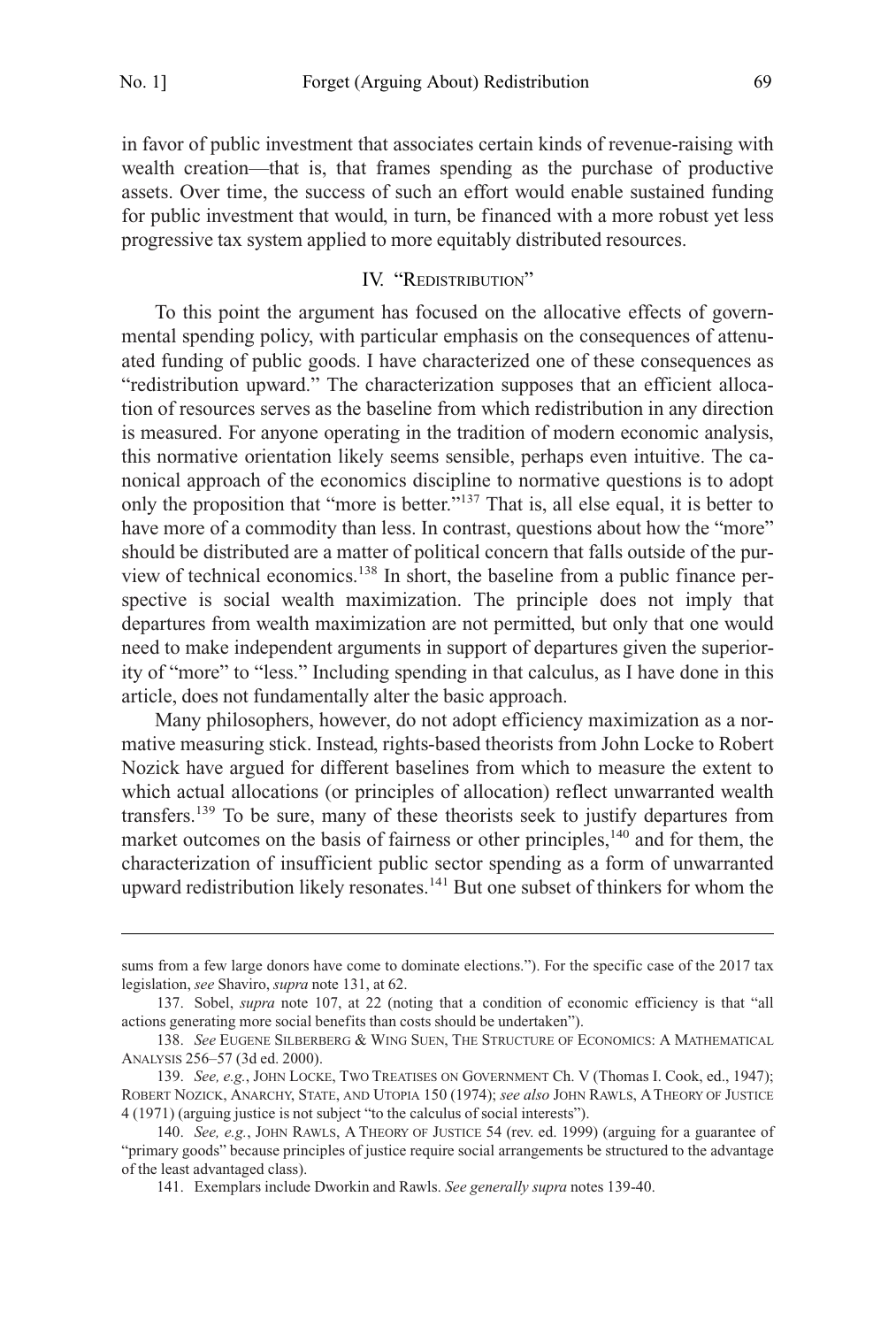characterization might not resonate is rights-based libertarians such as Robert Nozick. Persons in this camp may consider tax-financed programs that depart from market outcomes as a form of taking (or "forced labor," in Nozick's memorable characterization)<sup>142</sup> that is no more justifiable when it enhances efficiency than when it does not. Animating this approach is the idea that market allocations represent voluntary transfers, whereas government "command-and-control" allocations require an override to individual actors' freedom to allocate their resources as they see fit. $143$ 

Here I defend the relatively modest claim that the allocation of resources that results from under-funding of certain public goods is not consistent with a rightsbased libertarian framework either. Rather, such an allocation is morally arbitrary in a way that even respecting the benefits flowing from the arbitrary distribution of talents is not.

The controversy over the rights of ownership of individual talents has a long pedigree but has become particularly salient in the half-century since the publication of John Rawls's *A Theory of Justice*. Rawls argued that individual talents should be regarded as a common asset for certain purposes on the basis that their distribution is arbitrary and the benefits that flow from their social use are due in part to a system of social cooperation; individuals do nothing to deserve the talents with which they are born.<sup>144</sup> Because, in Rawls's view, talents are in some measure common assets, the individual possessor's right to the fruits of the asset is qualified.<sup>145</sup> In particular, while society typically has no right to override an individual's decision to use or not use her talents, it does have some claim on the extent to which the market-derived benefits that flow from their use redound to her.146

A number of theorists have strongly resisted Rawls's argument,  $147$  and one might think that, to the extent the resistance is successful, it applies as well to the problem of upward redistribution that I have discussed in this article. Here, however, I defend a weaker claim than Rawls does. I assume, solely for the sake of argument, that opponents of Rawls's view are correct: society has no claim to the benefits that flow to an individual from the use of her talents in market transactions because the talents are properly the possession of the person in whom they reside. On this view, it does not make sense to say that A's capacity to play basketball or construct a legal argument is in some sense owned by B or anyone else, and it is not possible to justify the transfer of those benefits to others simply

<sup>142.</sup> *See* NOZICK, *supra* note 139, at 169.

<sup>143.</sup> *See, e.g.*, Adam D. Moore, *Taxation, Forced Labor, and Theft: Why Taxation Is "on a Par" with Forced Labor*, 59 S. J. PHIL. 362, 363 (2021) ("I will present a new argument establishing that Nozick was basically correct—many, perhaps most, forms of taxation utilized by modern redistributive democracies are immoral.").

<sup>144.</sup> RAWLS, *supra* note 140, at 101.

<sup>145.</sup> *Id.* at 310–15.

<sup>146.</sup> *Id.* 

<sup>147.</sup> *E.g.*, Andrew Kernohan, *Rawls and the Collective Ownership of Natural Abilities*, 20 CAN. J. PHIL. 19, 19–20 (1990).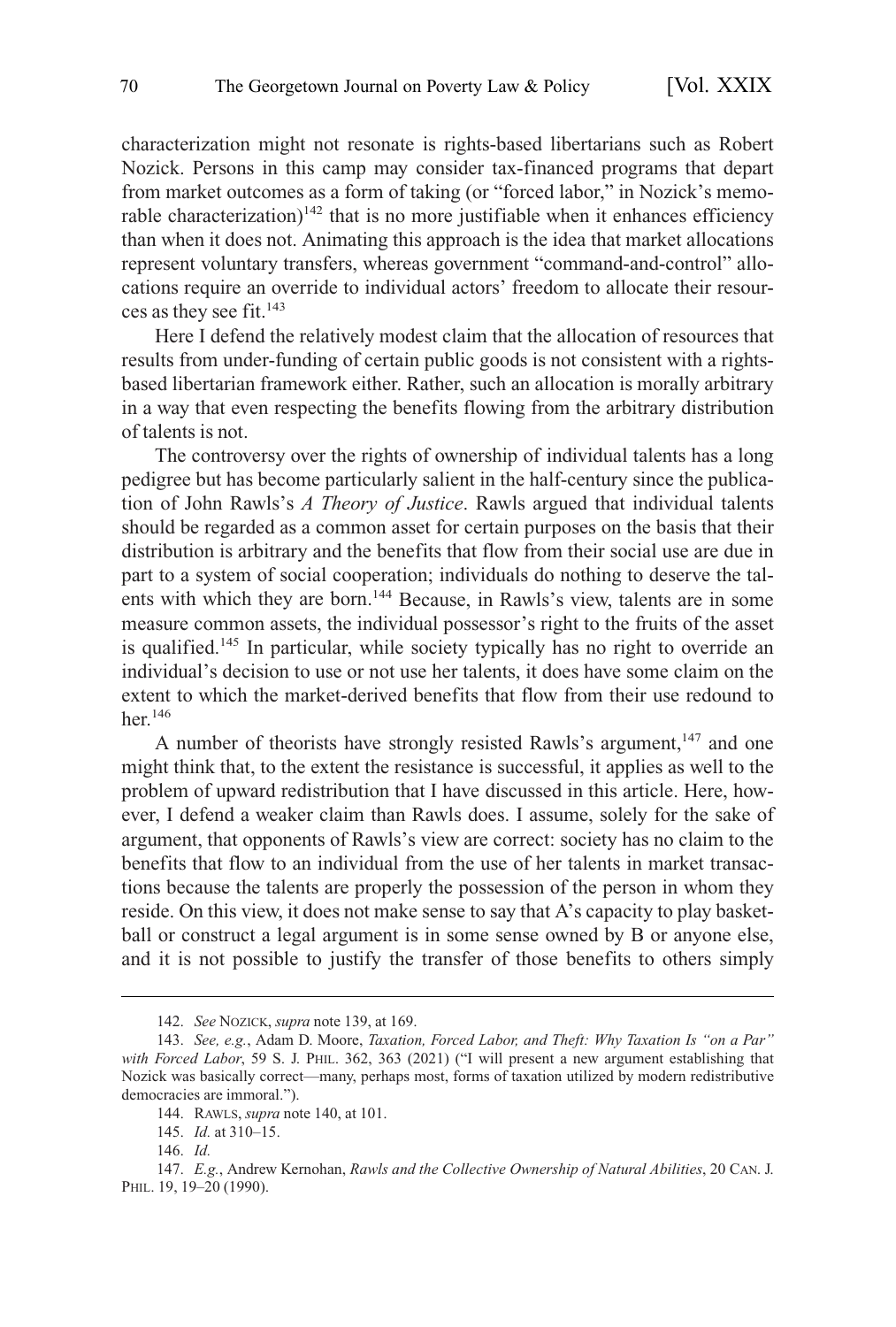<span id="page-30-0"></span>because their erstwhile owner does not deserve them. Only A experiences the exercise of the talent.

Taking that position as correct (again, for the sake of argument), it suffices to point out that the allocative failures that are the focus of the present discussion and result in the already-described benefits and detriments to various classes of people are not the property of anyone. Rectifying them would not require making a claim on assets otherwise held by individuals (before they engaged in economic activity that furnished them benefits);<sup>148</sup> rather, it requires merely that one not respect the arbitrary distribution of benefits and burdens that arise from allocative failures. Unlike talents, which in some real sense reside in the person of their physical owner, where the effects of market failures land are adventitious.

Consider the difference between two otherwise identical children, one of whom has ready access to resources that will enable her to develop her abilities to their full potential and the other of whom does not. For purposes of the present discussion, the issue is not whether the second child ought to be given resources to level the playing field. Without taking a position on that question, one can note that she is still disadvantaged relative to the first child because, unlike the first, she lacks a method by which she can acquire liquidity. In other words, we can assume she is (or would be) entirely willing to pay the actual cost to finance her upbringing and education given the substantial return on that investment that she can expect. The problem is that there happens to be no market for her to do that. It is not that she must pay more (in the form of borrowing costs) than her more fortunately situated counterpart; it is that there is no mechanism by which her willingness to pay more can be realized. Unlike talents, the question of which types of goods happen to be subject to market failure and which are not has no relationship to the intrinsic attributes of any person.

The case for rectifying the situation with government transfers is stronger still because the effects of leaving allocations where they lie go beyond placing impecunious individuals at a disadvantage relative to others. The effects also include actually allocating to those other individuals resources that would go to those who are disadvantaged because their wage rate is reduced. If A's lack of access to resources expands the pool of unskilled labor, then B pays less for labor hired from that pool. The case for using the tax and transfer system to remedy the allocative failure seems particularly strong.

# V. CONCLUSION

A blinkered focus on federal deficits has generated a series of budgetary decisions that have severely impaired our ability to pay for programs. Many of these programs are necessary to maintain, to say nothing of enhance, productivity and to ameliorate endemic market failure. Ironically, this focus also has perpetuated the deficits themselves. Nothing short of a reorientation in thinking about the

<sup>148.</sup> *See* NOZICK, *supra* note 139, at 150 (articulating a theory of entitlements based on justice in original acquisition and compliance with constraints on transfer thereafter).